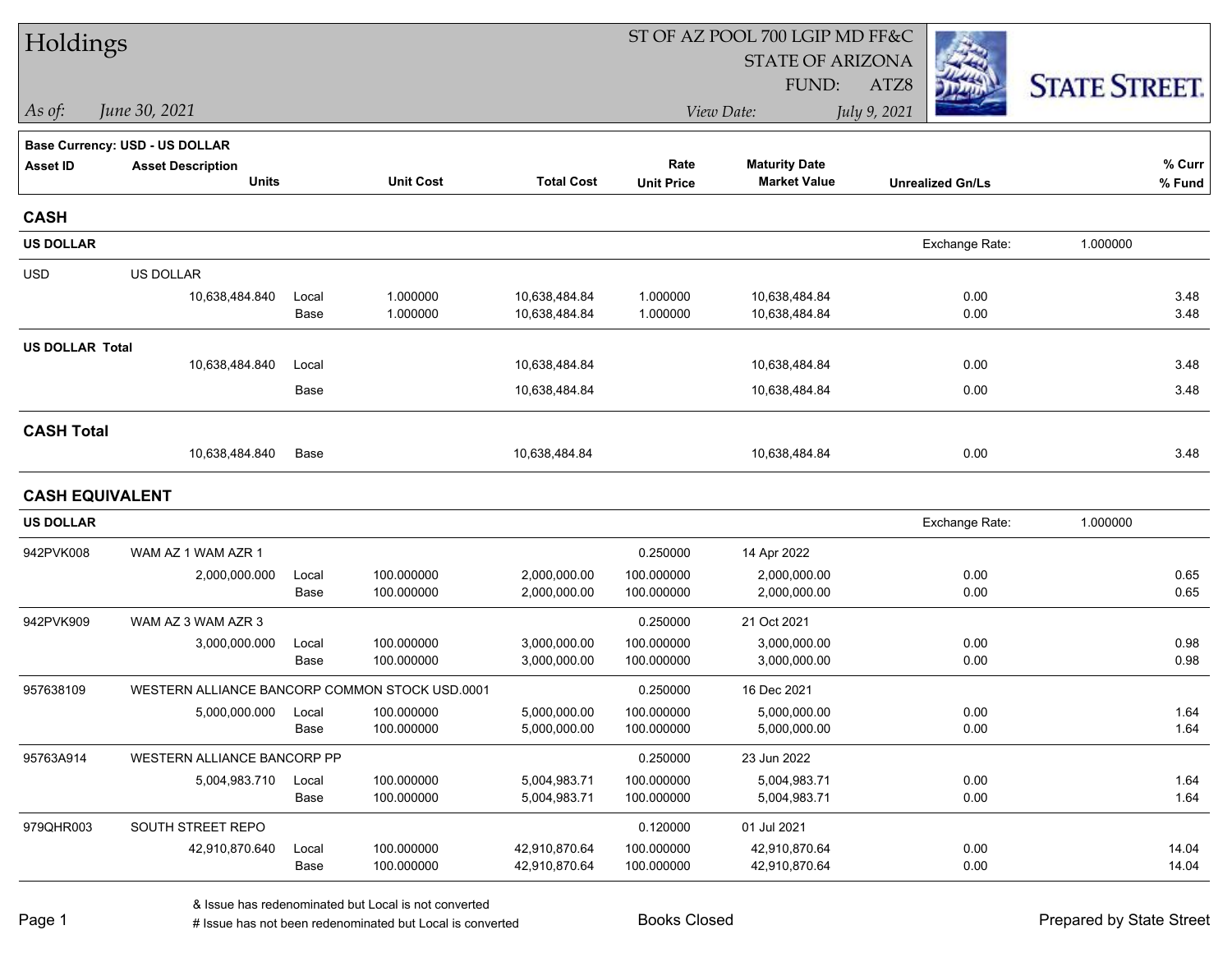| Holdings                     |                                                  |               |                          |                          | ST OF AZ POOL 700 LGIP MD FF&C |                          |                         |                      |  |
|------------------------------|--------------------------------------------------|---------------|--------------------------|--------------------------|--------------------------------|--------------------------|-------------------------|----------------------|--|
|                              |                                                  |               |                          |                          |                                | <b>STATE OF ARIZONA</b>  |                         |                      |  |
|                              |                                                  |               |                          |                          |                                | FUND:                    | ATZ8                    | <b>STATE STREET.</b> |  |
| As of:                       | June 30, 2021                                    |               |                          |                          |                                | View Date:               | July 9, 2021            |                      |  |
|                              | <b>Base Currency: USD - US DOLLAR</b>            |               |                          |                          |                                |                          |                         |                      |  |
| <b>Asset ID</b>              | <b>Asset Description</b>                         |               |                          |                          | Rate                           | <b>Maturity Date</b>     |                         | % Curr               |  |
|                              | <b>Units</b>                                     |               | <b>Unit Cost</b>         | <b>Total Cost</b>        | <b>Unit Price</b>              | <b>Market Value</b>      | <b>Unrealized Gn/Ls</b> | % Fund               |  |
| <b>US DOLLAR Total</b>       |                                                  |               |                          |                          |                                |                          |                         |                      |  |
|                              | 57,915,854.350                                   | Local         |                          | 57,915,854.35            |                                | 57,915,854.35            | 0.00                    | 18.94                |  |
|                              |                                                  | Base          |                          | 57,915,854.35            |                                | 57,915,854.35            | 0.00                    | 18.94                |  |
| <b>CASH EQUIVALENT Total</b> |                                                  |               |                          |                          |                                |                          |                         |                      |  |
|                              | 57,915,854.350                                   | Base          |                          | 57,915,854.35            |                                | 57,915,854.35            | 0.00                    | 18.94                |  |
| <b>FIXED INCOME</b>          |                                                  |               |                          |                          |                                |                          |                         |                      |  |
| <b>US DOLLAR</b>             |                                                  |               |                          |                          |                                |                          | Exchange Rate:          | 1.000000             |  |
| 30218HAA5                    | EXPORT LEASING 2009 LLC US GOVT GUAR 08/21 1.859 |               |                          |                          | 1.859000                       | 28 Aug 2021              |                         |                      |  |
|                              | 17,996.360                                       | Local         | 100.027895               | 18,001.38                | 100.233283                     | 18,038.34                | 36.96                   | 0.01                 |  |
| Original Face:               | 1,000,000.000                                    | Base          | 100.027895               | 18,001.38                | 100.233283                     | 18,038.34                | 36.96                   | 0.01                 |  |
| 36178GHQ0                    | GNMA POOL AA8339 GN 08/27 FIXED 3                |               |                          |                          | 3.000000                       | 15 Aug 2027              |                         |                      |  |
| Original Face:               | 660,268.000<br>5,000,000.000                     | Local<br>Base | 102.839879<br>102.839879 | 679,018.81<br>679,018.81 | 105.076287<br>105.076287       | 693,785.10<br>693,785.10 | 14,766.29<br>14,766.29  | 0.23<br>0.23         |  |
|                              |                                                  |               |                          |                          |                                |                          |                         |                      |  |
| 36179MAF7                    | GNMA II POOL MA0006 G2 04/27 FIXED 2.5           |               |                          |                          | 2.500000                       | 20 Apr 2027              |                         |                      |  |
| Original Face:               | 553,773.200<br>4,372,786.000                     | Local<br>Base | 102.173000<br>102.173000 | 565,806.69<br>565,806.69 | 103.405855<br>103.405855       | 572,633.91<br>572,633.91 | 6,827.22<br>6,827.22    | 0.19<br>0.19         |  |
|                              |                                                  |               |                          |                          |                                |                          |                         |                      |  |
| 36179MCH1                    | GNMA II POOL MA0072 G2 05/27 FIXED 2.5           |               |                          |                          | 2.500000                       | 20 May 2027              |                         |                      |  |
| Original Face:               | 667,849.150<br>5,000,000.000                     | Local<br>Base | 101.915531<br>101.915531 | 680,642.01<br>680,642.01 | 103.308946<br>103.308946       | 689,947.92<br>689,947.92 | 9,305.91<br>9,305.91    | 0.23<br>0.23         |  |
| 36179MGP9                    | GNMA II POOL MA0206 G2 07/27 FIXED 3.5           |               |                          |                          | 3.500000                       | 20 Jul 2027              |                         |                      |  |
|                              | 388,029.380 Local                                |               | 103.131683               | 400,181.23               | 106.922154                     | 414,889.37               | 14,708.14               | 0.14                 |  |
| Original Face:               | 4,169,641.000                                    | Base          | 103.131683               | 400,181.23               | 106.922154                     | 414,889.37               | 14,708.14               | 0.14                 |  |
| 36179NDH8                    | GNMA II POOL MA1004 G2 05/43 FIXED 3             |               |                          |                          | 3.000000                       | 20 May 2043              |                         |                      |  |
|                              | 277,881.060                                      | Local         | 101.108773               | 280,962.13               | 103.169489                     | 286,688.47               | 5,726.34                | 0.09                 |  |
| Original Face:               | 2,000,000.000                                    | Base          | 101.108773               | 280,962.13               | 103.169489                     | 286,688.47               | 5,726.34                | 0.09                 |  |
| 36202F3T1                    | GNMA II POOL 005310 G2 02/27 FIXED 3.5           |               |                          |                          | 3.500000                       | 20 Feb 2027              |                         |                      |  |
|                              | 191,308.040                                      | Local         | 102.060295               | 195,249.55               | 105.876140                     | 202,549.57               | 7,300.02                | 0.07                 |  |
| Original Face:               | 2,910,888.000                                    | Base          | 102.060295               | 195,249.55               | 105.876140                     | 202,549.57               | 7,300.02                | 0.07                 |  |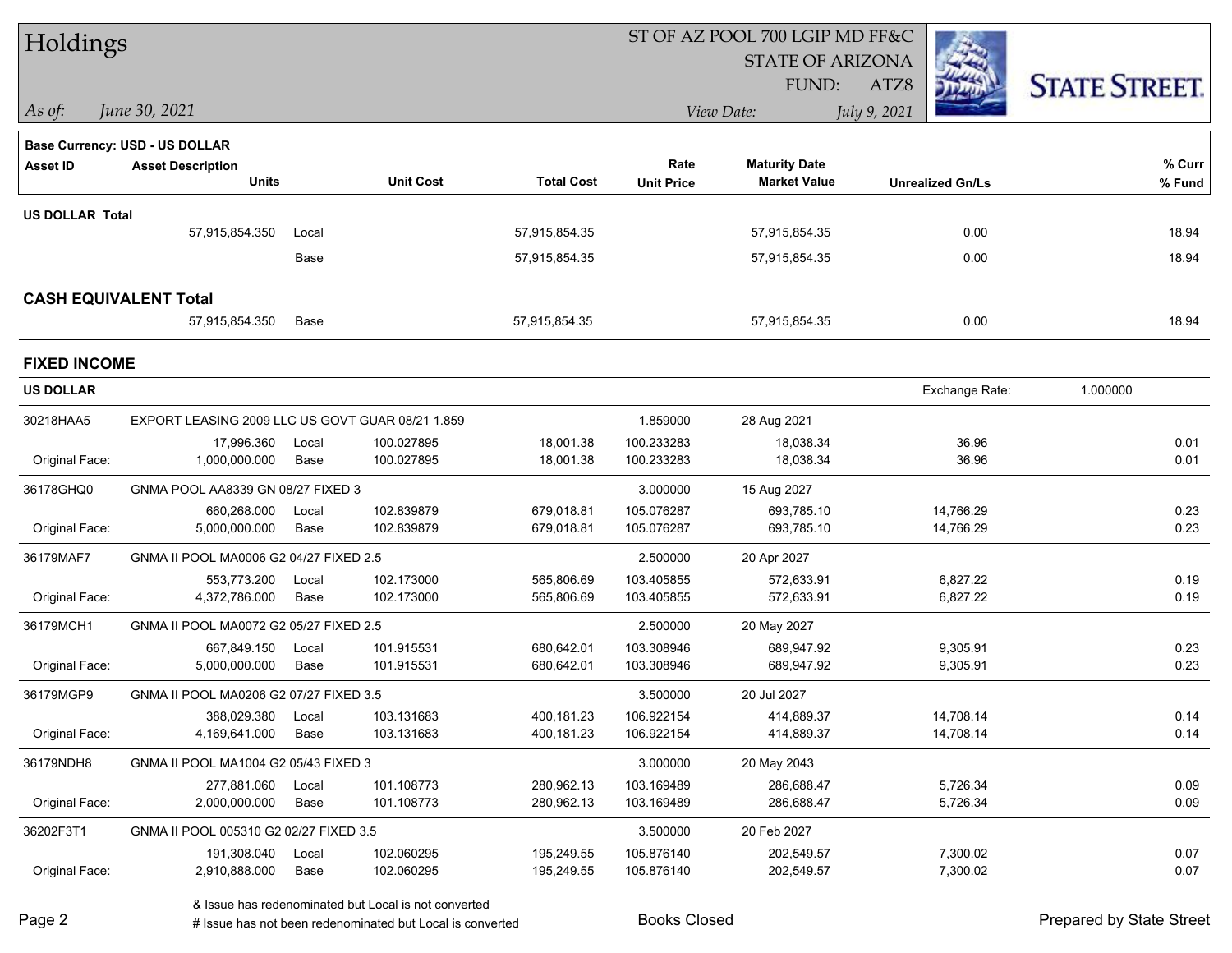| Holdings        |                                                |       |                  |                   |                   | ST OF AZ POOL 700 LGIP MD FF&C |                         |                      |
|-----------------|------------------------------------------------|-------|------------------|-------------------|-------------------|--------------------------------|-------------------------|----------------------|
|                 |                                                |       |                  |                   |                   | <b>STATE OF ARIZONA</b>        |                         |                      |
|                 |                                                |       |                  |                   |                   | FUND:                          | ATZ8                    | <b>STATE STREET.</b> |
| As of:          | June 30, 2021                                  |       |                  |                   |                   | View Date:                     | July 9, 2021            |                      |
|                 |                                                |       |                  |                   |                   |                                |                         |                      |
|                 | Base Currency: USD - US DOLLAR                 |       |                  |                   | Rate              | <b>Maturity Date</b>           |                         | $%$ Curr             |
| <b>Asset ID</b> | <b>Asset Description</b><br><b>Units</b>       |       | <b>Unit Cost</b> | <b>Total Cost</b> | <b>Unit Price</b> | <b>Market Value</b>            | <b>Unrealized Gn/Ls</b> | % Fund               |
| 36225E3Y6       | GNMA II POOL 082614 G2 09/40 FLOATING VAR      |       |                  |                   | 2.250000          | 20 Sep 2040                    |                         |                      |
|                 | 512,513.570                                    | Local | 102.950503       | 527,635.30        | 104.495625        | 535,554.26                     | 7,918.96                | 0.18                 |
| Original Face:  | 9,450,000.000                                  | Base  | 102.950503       | 527,635.30        | 104.495625        | 535,554.26                     | 7,918.96                | 0.18                 |
| 3622A2EM0       | GNMA POOL 783740 GN 12/27 FIXED 2.5            |       |                  |                   | 2.500000          | 15 Dec 2027                    |                         |                      |
|                 | 364,376.890                                    | Local | 100.973418       | 367,923.80        | 104.163060        | 379,546.12                     | 11,622.32               | 0.12                 |
| Original Face:  | 2,500,000.000                                  | Base  | 100.973418       | 367,923.80        | 104.163060        | 379,546.12                     | 11,622.32               | 0.12                 |
| 3622A2F31       | GNMA II POOL 783786 G2 06/28 FIXED 2.5         |       |                  |                   | 2.500000          | 20 Jun 2028                    |                         |                      |
|                 | 257,978.440                                    | Local | 100.940129       | 260,403.77        | 102.336610        | 264,006.39                     | 3,602.62                | 0.09                 |
| Original Face:  | 1,500,000.000                                  | Base  | 100.940129       | 260,403.77        | 102.336610        | 264,006.39                     | 3,602.62                | 0.09                 |
| 36230M3Y1       | GNMA POOL 753515 GN 11/40 FIXED 4              |       |                  |                   | 4.000000          | 15 Nov 2040                    |                         |                      |
|                 | 478,561.280                                    | Local | 105.169119       | 503,298.68        | 109.624788        | 524,621.79                     | 21,323.11               | 0.17                 |
| Original Face:  | 5,872,458.000                                  | Base  | 105.169119       | 503,298.68        | 109.624788        | 524,621.79                     | 21,323.11               | 0.17                 |
| 36241KZ76       | GNMA POOL 782566 GN 02/24 FIXED 5.5            |       |                  |                   | 5.500000          | 15 Feb 2024                    |                         |                      |
|                 | 11,081.050                                     | Local | 101.399958       | 11,236.18         | 104.594051        | 11,590.12                      | 353.94                  | 0.00                 |
| Original Face:  | 1,000,000.000                                  | Base  | 101.399958       | 11,236.18         | 104.594051        | 11,590.12                      | 353.94                  | 0.00                 |
| 36290TK65       | GNMA POOL 616917 GN 12/35 FIXED 5              |       |                  |                   | 5.000000          | 15 Dec 2035                    |                         |                      |
|                 | 24,803.080                                     | Local | 104.370868       | 25,887.19         | 112.882538        | 27,998.35                      | 2,111.16                | 0.01                 |
| Original Face:  | 1,000,000.000                                  | Base  | 104.370868       | 25,887.19         | 112.882538        | 27,998.35                      | 2,111.16                | 0.01                 |
| 36294XCP9       | GNMA POOL 662578 GN 09/22 FIXED 5              |       |                  |                   | 5.000000          | 15 Sep 2022                    |                         |                      |
|                 | 160.190                                        | Local | 100.543105       | 161.06            | 103.553961        | 165.88                         | 4.82                    | 0.00                 |
| Original Face:  | 25,000.000                                     | Base  | 100.543105       | 161.06            | 103.553961        | 165.88                         | 4.82                    | 0.00                 |
| 36297KGS4       | GNMA POOL 714009 GN 10/39 FIXED 5              |       |                  |                   | 5.000000          | 15 Oct 2039                    |                         |                      |
|                 | 55,033.320                                     | Local | 103.068396       | 56,721.96         | 114.819800        | 63,189.15                      | 6,467.19                | 0.02                 |
| Original Face:  | 2,000,000.000                                  | Base  | 103.068396       | 56,721.96         | 114.819800        | 63,189.15                      | 6,467.19                | 0.02                 |
| 38375UAN0       | GOVERNMENT NATIONAL MORTGAGE A GNR 2013 H21 FB |       |                  |                   | 0.807250          | 20 Sep 2063                    |                         |                      |
|                 | 777,438.070                                    | Local | 100.420686       | 780,708.64        | 100.708080        | 782,942.95                     | 2,234.31                | 0.26                 |
| Original Face:  | 1,500,000.000                                  | Base  | 100.420686       | 780,708.64        | 100.708080        | 782,942.95                     | 2,234.31                | 0.26                 |
| 38375UDJ6       | GOVERNMENT NATIONAL MORTGAGE A GNR 2014 H04 FB |       |                  |                   | 0.757250          | 20 Feb 2064                    |                         |                      |
|                 | 798,931.300                                    | Local | 100.371044       | 801,895.69        | 100.751700        | 804,936.87                     | 3,041.18                | 0.26                 |
| Original Face:  | 1,530,000.000                                  | Base  | 100.371044       | 801,895.69        | 100.751700        | 804,936.87                     | 3,041.18                | 0.26                 |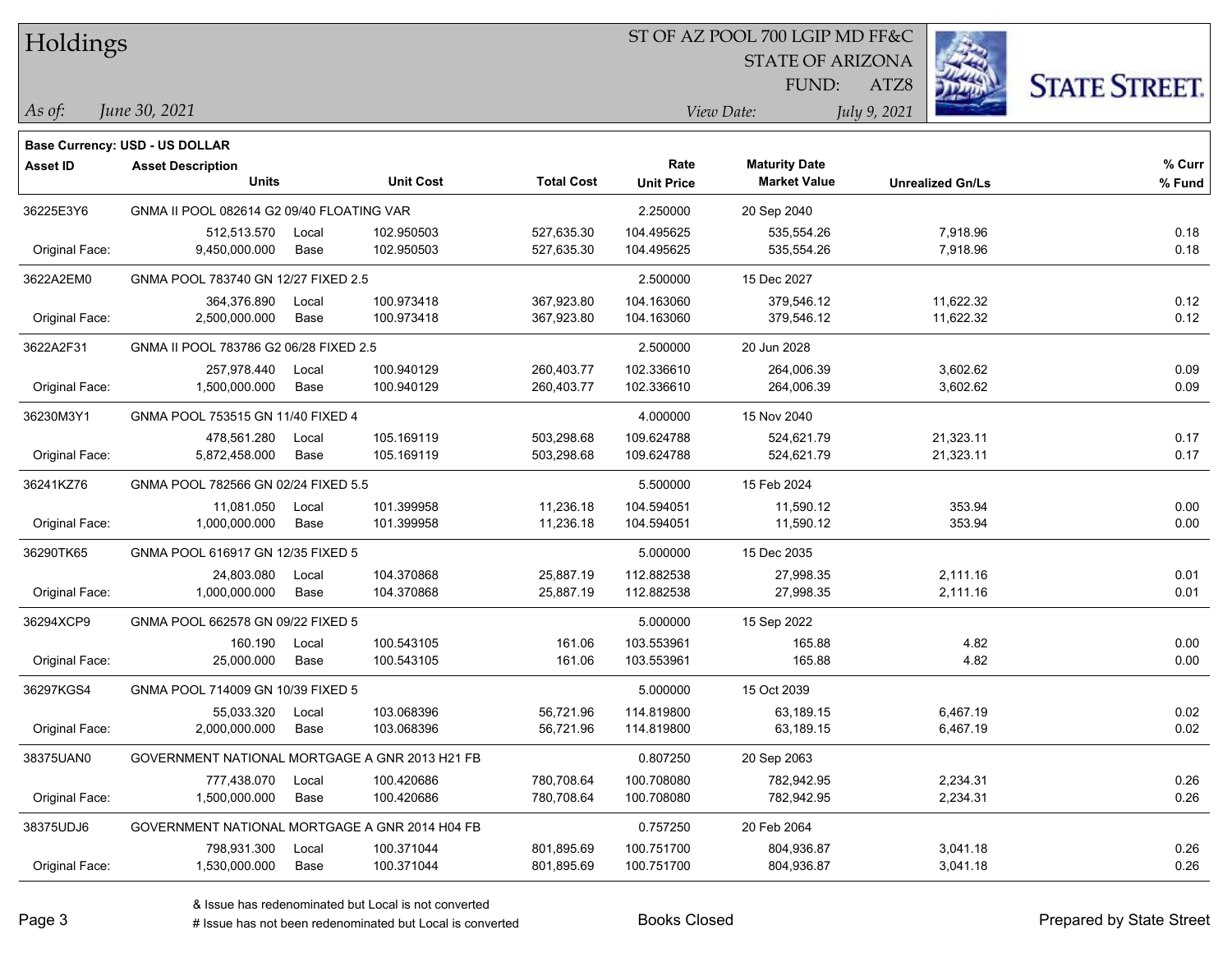|  |  | Holdings |  |
|--|--|----------|--|
|--|--|----------|--|

## ST OF AZ POOL 700 LGIP MD FF&C

STATE OF ARIZONA



*June 30, 2021 As of: View Date: July 9, 2021*

**Base Currency: USD - US DOLLAR**

ATZ8 FUND:

| Asset ID       | <b>Asset Description</b>                       |       |                  |                   | Rate              | <b>Maturity Date</b> |                         | % Curr |
|----------------|------------------------------------------------|-------|------------------|-------------------|-------------------|----------------------|-------------------------|--------|
|                | <b>Units</b>                                   |       | <b>Unit Cost</b> | <b>Total Cost</b> | <b>Unit Price</b> | <b>Market Value</b>  | <b>Unrealized Gn/Ls</b> | % Fund |
| 38376R4Z6      | GOVERNMENT NATIONAL MORTGAGE A GNR 2017 H14 FB |       |                  |                   | 1.031130          | 20 Jun 2067          |                         |        |
|                | 858,397.990                                    | Local | 101.993728       | 875,512.11        | 101.307820        | 869,624.29           | $-5,887.82$             | 0.28   |
| Original Face: | 1,200,000.000                                  | Base  | 101.993728       | 875,512.11        | 101.307820        | 869,624.29           | $-5,887.82$             | 0.28   |
| 38377YWD8      | GOVERNMENT NATIONAL MORTGAGE A GNR 2011 140 PC |       |                  |                   | 2.000000          | 16 Aug 2039          |                         |        |
|                | 191,364.240                                    | Local | 100.987071       | 193,253.14        | 101.157870        | 193,579.99           | 326.85                  | 0.06   |
| Original Face: | 2,720,000.000                                  | Base  | 100.987071       | 193,253.14        | 101.157870        | 193,579.99           | 326.85                  | 0.06   |
| 38378B4Q9      | GOVERNMENT NATIONAL MORTGAGE A GNR 2013 7 C    |       |                  |                   | 2.637000          | 16 May 2051          |                         |        |
|                | 211,390.370                                    | Local | 101.465786       | 214,488.90        | 101.502120        | 214,565.71           | 76.81                   | 0.07   |
| Original Face: | 4,000,000.000                                  | Base  | 101.465786       | 214,488.90        | 101.502120        | 214,565.71           | 76.81                   | 0.07   |
| 38378H4K9      | GOVERNMENT NATIONAL MORTGAGE A GNR 2012 124 KB |       |                  |                   | 2.000000          | 20 Jul 2042          |                         |        |
|                | 1,214,548.370                                  | Local | 101.986805       | 1,238,679.08      | 103.153570        | 1,252,850.00         | 14,170.92               | 0.41   |
| Original Face: | 4,400,000.000                                  | Base  | 101.986805       | 1,238,679.08      | 103.153570        | 1,252,850.00         | 14,170.92               | 0.41   |
| 38378KBF5      | GOVERNMENT NATIONAL MORTGAGE A GNR 2013 30 A   |       |                  |                   | 1.500000          | 16 May 2042          |                         |        |
|                | 749,488.570                                    | Local | 99.382515        | 744,860.59        | 100.601260        | 753.994.94           | 9,134.35                | 0.25   |
| Original Face: | 3,000,000.000                                  | Base  | 99.382515        | 744,860.59        | 100.601260        | 753,994.94           | 9,134.35                | 0.25   |
| 38378KRR2      | GOVERNMENT NATIONAL MORTGAGE A GNR 2013 78 AF  |       |                  |                   | 2.426180          | 16 Mar 2048          |                         |        |
|                | 279,365.280                                    | Local | 100.584840       | 280,999.12        | 102.645210        | 286,755.08           | 5,755.96                | 0.09   |
| Original Face: | 1,000,000.000                                  | Base  | 100.584840       | 280,999.12        | 102.645210        | 286,755.08           | 5,755.96                | 0.09   |
| 38378XEW7      | GOVERNMENT NATIONAL MORTGAGE A GNR 2014 101 AD |       |                  |                   | 3.000000          | 16 Jul 2050          |                         |        |
|                | 231,615.650                                    | Local | 101.253236       | 234,518.34        | 103.154070        | 238,920.97           | 4,402.63                | 0.08   |
| Original Face: | 1,000,000.000                                  | Base  | 101.253236       | 234,518.34        | 103.154070        | 238,920.97           | 4,402.63                | 0.08   |
| 38378XJS1      | GOVERNMENT NATIONAL MORTGAGE A GNR 2014 124 AC |       |                  |                   | 2.154000          | 16 May 2054          |                         |        |
|                | 0.010                                          | Local | 100.000000       | 0.01              | 101.509090        | 0.01                 | 0.00                    | 0.00   |
|                |                                                | Base  | 100.000000       | 0.01              | 101.509090        | 0.01                 | 0.00                    | 0.00   |
| 38378XJV4      | GOVERNMENT NATIONAL MORTGAGE A GNR 2014 124 AJ |       |                  |                   | 3.028000          | 16 Aug 2052          |                         |        |
|                | 403,416.120                                    | Local | 100.702766       | 406,251.19        | 104.841610        | 422,947.96           | 16,696.77               | 0.14   |
| Original Face: | 1,000,000.000                                  | Base  | 100.702766       | 406,251.19        | 104.841610        | 422,947.96           | 16,696.77               | 0.14   |
| 38378XLY5      | GOVERNMENT NATIONAL MORTGAGE A GNR 2014 120 AD |       |                  |                   | 2.850000          | 16 Feb 2049          |                         |        |
|                | 252,308.510                                    | Local | 100.789260       | 254,299.88        | 103.427620        | 260,956.69           | 6,656.81                | 0.09   |
| Original Face: | 1,000,000.000                                  | Base  | 100.789260       | 254,299.88        | 103.427620        | 260,956.69           | 6,656.81                | 0.09   |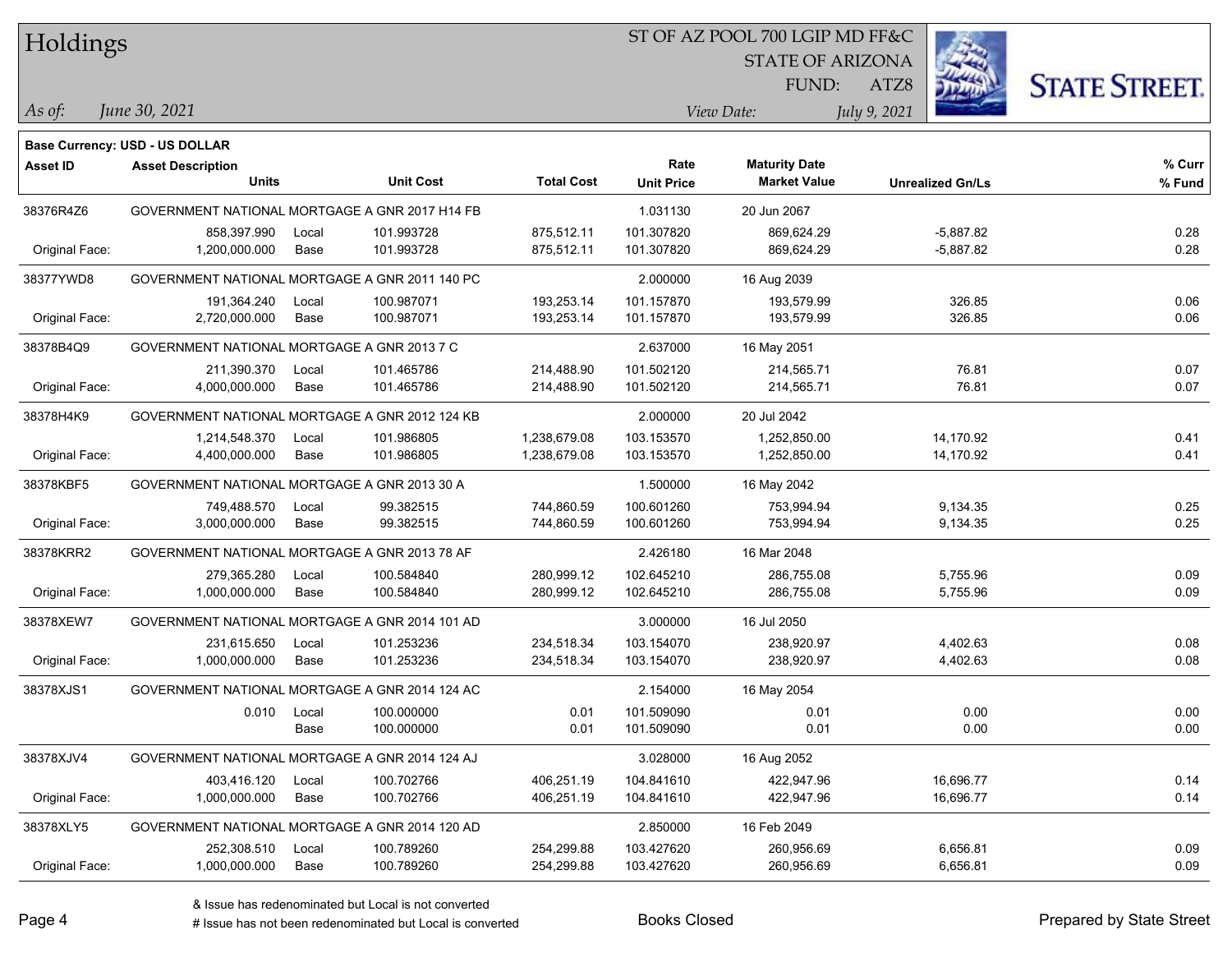| Holdings        |                                                |       |                  |                   | ST OF AZ POOL 700 LGIP MD FF&C |                         |                         |                      |
|-----------------|------------------------------------------------|-------|------------------|-------------------|--------------------------------|-------------------------|-------------------------|----------------------|
|                 |                                                |       |                  |                   |                                | <b>STATE OF ARIZONA</b> |                         |                      |
|                 |                                                |       |                  |                   |                                | FUND:                   | ATZ8                    | <b>STATE STREET.</b> |
| As of:          | June 30, 2021                                  |       |                  |                   |                                | View Date:              | July 9, 2021            |                      |
|                 | <b>Base Currency: USD - US DOLLAR</b>          |       |                  |                   |                                |                         |                         |                      |
| <b>Asset ID</b> | <b>Asset Description</b>                       |       |                  |                   | Rate                           | <b>Maturity Date</b>    |                         | $%$ Curr             |
|                 | <b>Units</b>                                   |       | <b>Unit Cost</b> | <b>Total Cost</b> | <b>Unit Price</b>              | <b>Market Value</b>     | <b>Unrealized Gn/Ls</b> | % Fund               |
| 38379KSP4       | GOVERNMENT NATIONAL MORTGAGE A GNR 2015 81 A   |       |                  |                   | 2.200000                       | 16 Aug 2055             |                         |                      |
|                 | 78,716.690                                     | Local | 99.893326        | 78,632.72         | 100.462030                     | 79,080.38               | 447.66                  | 0.03                 |
| Original Face:  | 1,000,000.000                                  | Base  | 99.893326        | 78,632.72         | 100.462030                     | 79,080.38               | 447.66                  | 0.03                 |
| 38379KZY7       | GOVERNMENT NATIONAL MORTGAGE A GNR 2015 114 A  |       |                  |                   | 2.100000                       | 15 Jun 2044             |                         |                      |
|                 | 167,361.880                                    | Local | 100.294864       | 167,855.37        | 100.736530                     | 168,594.55              | 739.18                  | 0.06                 |
| Original Face:  | 1,000,000.000                                  | Base  | 100.294864       | 167,855.37        | 100.736530                     | 168,594.55              | 739.18                  | 0.06                 |
| 38379RAN3       | GOVERNMENT NATIONAL MORTGAGE A GNR 2015 181 AB |       |                  |                   | 2.600000                       | 16 Dec 2049             |                         |                      |
|                 | 91,145.310                                     | Local | 100.865146       | 91,933.85         | 100.802260                     | 91,876.53               | $-57.32$                | 0.03                 |
| Original Face:  | 1,000,000.000                                  | Base  | 100.865146       | 91,933.85         | 100.802260                     | 91,876.53               | $-57.32$                | 0.03                 |
| 38379RMD2       | GOVERNMENT NATIONAL MORTGAGE A GNR 2017 23 AC  |       |                  |                   | 2.300000                       | 16 Mar 2057             |                         |                      |
|                 | 0.030                                          | Local | 300.000000       | 0.09              | 102.244930                     | 0.03                    | $-0.06$                 | 0.00                 |
|                 |                                                | Base  | 300.000000       | 0.09              | 102.244930                     | 0.03                    | $-0.06$                 | 0.00                 |
| 38380LD26       | GOVERNMENT NATIONAL MORTGAGE A GNR 2019 H15 GA |       |                  |                   | 2.250000                       | 20 Aug 2069             |                         |                      |
|                 | 1,299,617.930                                  | Local | 102.852146       | 1,336,684.93      | 103.504012                     | 1,345,156.70            | 8,471.77                | 0.44                 |
| Original Face:  | 3,000,000.000                                  | Base  | 102.852146       | 1,336,684.93      | 103.504012                     | 1,345,156.70            | 8,471.77                | 0.44                 |
| 38380LN25       | GOVERNMENT NATIONAL MORTGAGE A GNR 2019 H18 KA |       |                  |                   | 2.200000                       | 20 Nov 2069             |                         |                      |
|                 | 1,236,525.090                                  | Local | 100.344173       | 1,240,780.88      | 102.902189                     | 1,272,411.39            | 31,630.51               | 0.42                 |
| Original Face:  | 2,000,000.000                                  | Base  | 100.344173       | 1,240,780.88      | 102.902189                     | 1,272,411.39            | 31,630.51               | 0.42                 |
| 38380LRE5       | GOVERNMENT NATIONAL MORTGAGE A GNR 2019 H04 CA |       |                  |                   | 3.000000                       | 20 Mar 2069             |                         |                      |
|                 | 565,185.630                                    | Local | 100.067134       | 565,565.06        | 102.216560                     | 577,713.31              | 12,148.25               | 0.19                 |
| Original Face:  | 2,000,000.000                                  | Base  | 100.067134       | 565,565.06        | 102.216560                     | 577,713.31              | 12,148.25               | 0.19                 |
| 38380Q2A9       | GOVERNMENT NATIONAL MORTGAGE A GNR 2021 H08 EA |       |                  |                   | 3.776610                       | 20 Apr 2071             |                         |                      |
|                 | 1,959,355.590                                  | Local | 107.797925       | 2,112,144.66      | 105.989823                     | 2,076,717.52            | $-35,427.14$            | 0.68                 |
| Original Face:  | 1,978,780.000                                  | Base  | 107.797925       | 2,112,144.66      | 105.989823                     | 2,076,717.52            | $-35,427.14$            | 0.68                 |
| 38382EQ59       | GOVERNMENT NATIONAL MORTGAGE A GNR 2020 61 QA  |       |                  |                   | 1.500000                       | 20 Apr 2050             |                         |                      |
|                 | 1,523,369.950                                  | Local | 102.213147       | 1,557,084.36      | 101.257900                     | 1,542,532.42            | $-14,551.94$            | 0.50                 |
| Original Face:  | 2,000,000.000                                  | Base  | 102.213147       | 1,557,084.36      | 101.257900                     | 1,542,532.42            | $-14,551.94$            | 0.50                 |
| 38382MSY6       | GOVERNMENT NATIONAL MORTGAGE A GNR 2021 8 BP   |       |                  |                   | 1.250000                       | 20 Jan 2051             |                         |                      |
|                 | 3,152,396.070                                  | Local | 101.417799       | 3,197,090.71      | 100.684180                     | 3,173,964.13            | $-23,126.58$            | 1.04                 |
| Original Face:  | 3,185,000.000                                  | Base  | 101.417799       | 3,197,090.71      | 100.684180                     | 3,173,964.13            | $-23,126.58$            | 1.04                 |

 $\overline{\phantom{a}}$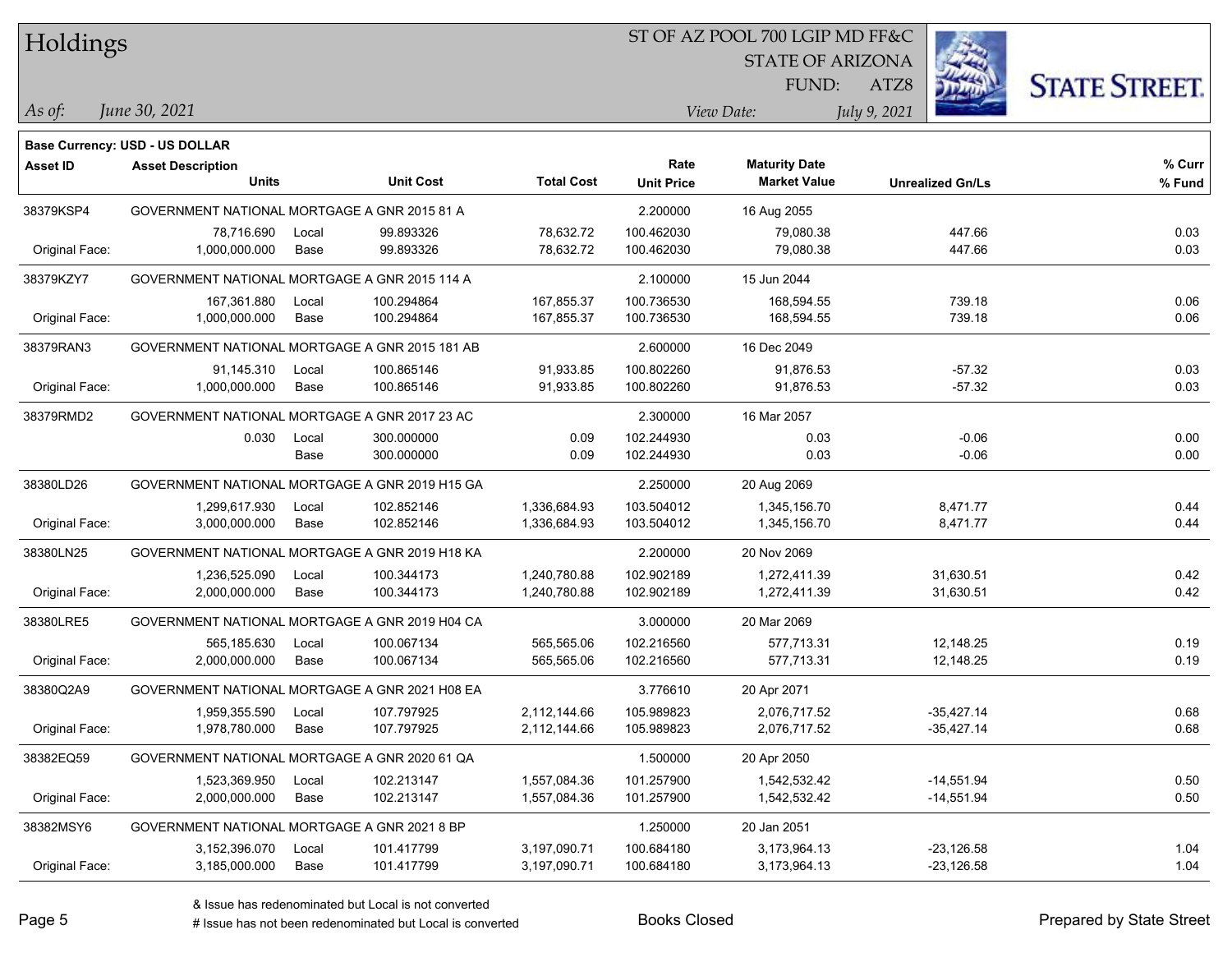Holdings

*June 30, 2021*

**Base Currency: USD - US DOLLAR**

## ST OF AZ POOL 700 LGIP MD FF&C

STATE OF ARIZONA



**% Fund**

**% Curr**

ATZ8 *As of: View Date: July 9, 2021*

| <b>Asset ID</b> | <b>Asset Description</b>                        |       |                  |                   | Rate              | <b>Maturity Date</b> |                         | % Cur |
|-----------------|-------------------------------------------------|-------|------------------|-------------------|-------------------|----------------------|-------------------------|-------|
|                 | <b>Units</b>                                    |       | <b>Unit Cost</b> | <b>Total Cost</b> | <b>Unit Price</b> | <b>Market Value</b>  | <b>Unrealized Gn/Ls</b> | % Fun |
| 38382NFY8       | GOVERNMENT NATIONAL MORTGAGE A GNR 2021 27 TA   |       |                  |                   | 1.500000          | 20 Feb 2051          |                         |       |
|                 | 1,958,507.940                                   | Local | 102.346603       | 2,004,466.34      | 101.117440        | 1,980,393.09         | $-24,073.25$            | 0.65  |
| Original Face:  | 2,000,000.000                                   | Base  | 102.346603       | 2,004,466.34      | 101.117440        | 1,980,393.09         | $-24,073.25$            | 0.65  |
| 38382TL36       | GOVERNMENT NATIONAL MORTGAGE A GNR 2021 98 WT   |       |                  |                   | 2.499800          | 20 Jun 2036          |                         |       |
|                 | 2,000,000.000                                   | Local | 104.436689       | 2,088,733.77      | 104.437500        | 2,088,750.00         | 16.23                   | 0.68  |
| Original Face:  | 2,000,000.000                                   | Base  | 104.436689       | 2,088,733.77      | 104.437500        | 2,088,750.00         | 16.23                   | 0.68  |
| 6903537C5       | INT DEVELOPMENT FIN CORP US GOVT GUAR 08/27 VAR |       |                  |                   | 0.100000          | 13 Aug 2027          |                         |       |
|                 | 2,700,000.000                                   | Local | 100.000000       | 2,700,000.00      | 100.000000        | 2,700,000.00         | 0.00                    | 0.88  |
| Original Face:  | 2,700,000.000                                   | Base  | 100.000000       | 2,700,000.00      | 100.000000        | 2,700,000.00         | 0.00                    | 0.88  |
| 6903538B6       | INT DEVELOPMENT FIN CORP US GOVT GUAR 09/26 VAR |       |                  |                   | 0.100000          | 15 Sep 2026          |                         |       |
|                 | 4.812.500.020                                   | Local | 100.000000       | 4,812,500.02      | 100.000000        | 4,812,500.02         | 0.00                    | 1.57  |
| Original Face:  | 5,500,000.000                                   | Base  | 100.000000       | 4,812,500.02      | 100.000000        | 4,812,500.02         | 0.00                    | 1.57  |
| 742651DX7       | PRIVATE EXPORT FUNDING US GOVT GUAR 11/24 1.75  |       |                  |                   | 1.750000          | 15 Nov 2024          |                         |       |
|                 | 2,000,000.000                                   | Local | 99.910633        | 1,998,212.65      | 103.480644        | 2,069,612.88         | 71,400.23               | 0.68  |
|                 |                                                 | Base  | 99.910633        | 1,998,212.65      | 103.480644        | 2,069,612.88         | 71,400.23               | 0.68  |
| 831641EW1       | SMALL BUSINESS ADMINISTRATION SBIC 2012 10A 1   |       |                  |                   | 2.766000          | 10 Mar 2022          |                         |       |
|                 | 81,325.010                                      | Local | 100.305933       | 81,573.81         | 100.945430        | 82,093.88            | 520.07                  | 0.03  |
| Original Face:  | 1,000,000.000                                   | Base  | 100.305933       | 81,573.81         | 100.945430        | 82,093.88            | 520.07                  | 0.03  |
| 903724BL5       | AID UKRAINE US GOVT GUAR 09/21 1.471            |       |                  |                   | 1.471000          | 29 Sep 2021          |                         |       |
|                 | 3,000,000.000                                   | Local | 99.914505        | 2,997,435.15      | 100.227447        | 3,006,823.41         | 9,388.26                | 0.98  |
|                 |                                                 | Base  | 99.914505        | 2.997.435.15      | 100.227447        | 3.006.823.41         | 9.388.26                | 0.98  |

90376PBM2 INT DEVELOPMENT FIN CORP US GOVT GUAR 07/21 0.00000

90376PBT7 INT DEVELOPMENT FIN CORP US GOVT GUAR 01/25 0.00000 24 Jan 2025

90376PBY6 INT DEVELOPMENT FIN CORP US GOVT GUAR 07/27 0.00000 0.01000 0.010000 17 Jul 2025

FUND:



# Issue has not been redenominated but Local is converted Books Closed Prepared by State Street

5,000,000.000 Local 100.282129 5,014,106.46 100.280000 5,014,000.00 106.46 1

3,000,000.000 Local 100.506279 3,015,188.37 99.661490 2,989,844.70 25,343.67 0.98

3,900,000.000 Local 100.498745 3,919,451.05 99.904590 3,896,279.01 23,172.04 1.27

Base 100.282129 5,014,106.46 100.280000 5,014,000.00 -106.46 1.64

Base 100.506279 3,015,188.37 99.661490 2,989,844.70 25,343.67 0.98

Base 100.498745 3,919,451.05 99.904590 3,896,279.01 -23,172.04 1.27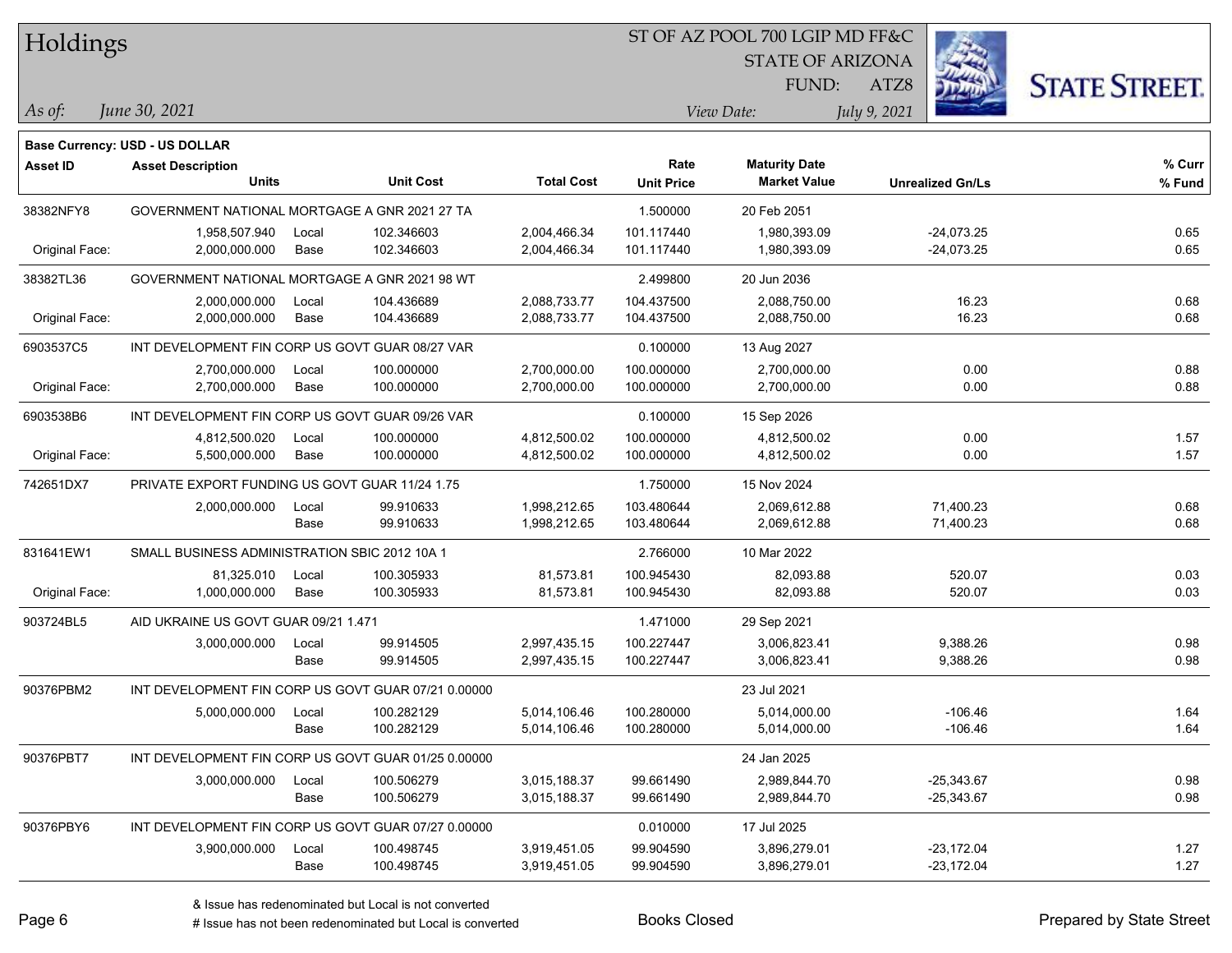| Holdings        |                                                  |       |                                                     |                   | ST OF AZ POOL 700 LGIP MD FF&C |                                             |                         |                      |  |  |
|-----------------|--------------------------------------------------|-------|-----------------------------------------------------|-------------------|--------------------------------|---------------------------------------------|-------------------------|----------------------|--|--|
|                 |                                                  |       |                                                     |                   |                                | <b>STATE OF ARIZONA</b>                     |                         |                      |  |  |
|                 |                                                  |       |                                                     |                   |                                | FUND:                                       | ATZ8                    | <b>STATE STREET.</b> |  |  |
| As of:          | June 30, 2021                                    |       |                                                     |                   |                                | View Date:                                  | July 9, 2021            |                      |  |  |
|                 |                                                  |       |                                                     |                   |                                |                                             |                         |                      |  |  |
|                 | Base Currency: USD - US DOLLAR                   |       |                                                     |                   | Rate                           |                                             |                         | % Curr               |  |  |
| <b>Asset ID</b> | <b>Asset Description</b><br><b>Units</b>         |       | <b>Unit Cost</b>                                    | <b>Total Cost</b> | <b>Unit Price</b>              | <b>Maturity Date</b><br><b>Market Value</b> | <b>Unrealized Gn/Ls</b> | % Fund               |  |  |
| 90376PCK5       |                                                  |       | INT DEVELOPMENT FIN CORP GOVT GUARANT 01/24 0.00000 |                   | 0.010000                       | 17 Jan 2024                                 |                         |                      |  |  |
|                 | 2,000,000.000                                    | Local | 100.224681                                          | 2,004,493.61      | 99.696060                      | 1,993,921.20                                | $-10,572.41$            | 0.65                 |  |  |
|                 |                                                  | Base  | 100.224681                                          | 2,004,493.61      | 99.696060                      | 1,993,921.20                                | $-10,572.41$            | 0.65                 |  |  |
| 90376PCW9       |                                                  |       | INT DEVELOPMENT FIN CORP US GOVT GUAR 04/26 0.00000 |                   |                                | 09 Apr 2026                                 |                         |                      |  |  |
|                 | 2,900,000.000                                    | Local | 100.038680                                          | 2,901,121.73      | 99.974057                      | 2,899,247.65                                | $-1,874.08$             | 0.95                 |  |  |
|                 |                                                  | Base  | 100.038680                                          | 2,901,121.73      | 99.974057                      | 2,899,247.65                                | $-1,874.08$             | 0.95                 |  |  |
| 90376PCX7       |                                                  |       | INT DEVELOPMENT FIN CORP US GOVT GUAR 04/26 0.00000 |                   |                                | 09 Apr 2026                                 |                         |                      |  |  |
|                 | 5,000,000.000                                    | Local | 100.086661                                          | 5,004,333.05      | 99.406000                      | 4,970,300.00                                | $-34,033.05$            | 1.63                 |  |  |
|                 |                                                  | Base  | 100.086661                                          | 5,004,333.05      | 99.406000                      | 4,970,300.00                                | $-34,033.05$            | 1.63                 |  |  |
| 90376PDB4       | INT DEVELOPMENT FIN CORP US GOVT GUAR 08/27 VAR  |       |                                                     |                   | 0.100000                       | 13 Aug 2027                                 |                         |                      |  |  |
|                 | 4,000,000.000                                    | Local | 100.000000                                          | 4,000,000.00      | 100.000000                     | 4,000,000.00                                | 0.00                    | 1.31                 |  |  |
| Original Face:  | 4,000,000.000                                    | Base  | 100.000000                                          | 4,000,000.00      | 100.000000                     | 4,000,000.00                                | 0.00                    | 1.31                 |  |  |
| 90376PDJ7       |                                                  |       | INT DEVELOPMENT FIN CORP US GOVT GUAR 06/25 0.00000 |                   | 0.010000                       | 21 Jun 2025                                 |                         |                      |  |  |
|                 | 2,000,000.000                                    | Local | 100.000000                                          | 2,000,000.00      | 99.120000                      | 1,982,400.00                                | $-17,600.00$            | 0.65                 |  |  |
|                 |                                                  | Base  | 100.000000                                          | 2,000,000.00      | 99.120000                      | 1,982,400.00                                | $-17,600.00$            | 0.65                 |  |  |
| 911759MU9       | HOUSING URBAN DEVELOPMNT US GOVT GUAR 08/21 2.57 |       |                                                     |                   | 2.570000                       | 01 Aug 2021                                 |                         |                      |  |  |
|                 | 500,000.000                                      | Local | 100.000000                                          | 500,000.00        | 100.210161                     | 501,050.81                                  | 1,050.81                | 0.16                 |  |  |
|                 |                                                  | Base  | 100.000000                                          | 500,000.00        | 100.210161                     | 501,050.81                                  | 1,050.81                | 0.16                 |  |  |
| 9127965G0       | TREASURY BILL 12/21 0.00000                      |       |                                                     |                   | 0.010000                       | 02 Dec 2021                                 |                         |                      |  |  |
|                 | 3,000,000.000                                    | Local | 99.949479                                           | 2,998,484.38      | 99.977542                      | 2,999,326.26                                | 841.88                  | 0.98                 |  |  |
|                 |                                                  | Base  | 99.949479                                           | 2,998,484.38      | 99.977542                      | 2,999,326.26                                | 841.88                  | 0.98                 |  |  |
| 912796A90       | TREASURY BILL 12/21 0.00000                      |       |                                                     |                   | 0.010000                       | 30 Dec 2021                                 |                         |                      |  |  |
|                 | 3,000,000.000                                    | Local | 99.945400                                           | 2,998,362.00      | 99.972194                      | 2,999,165.82                                | 803.82                  | 0.98                 |  |  |
|                 |                                                  | Base  | 99.945400                                           | 2,998,362.00      | 99.972194                      | 2,999,165.82                                | 803.82                  | 0.98                 |  |  |
| 912796B40       | TREASURY BILL 07/21 0.00000                      |       |                                                     |                   | 0.010000                       | 01 Jul 2021                                 |                         |                      |  |  |
|                 | 3,000,000.000                                    | Local | 100.000000                                          | 3,000,000.00      | 100.000000                     | 3,000,000.00                                | 0.00                    | 0.98                 |  |  |
|                 |                                                  | Base  | 100.000000                                          | 3,000,000.00      | 100.000000                     | 3,000,000.00                                | 0.00                    | 0.98                 |  |  |
| 912796C31       | TREASURY BILL 01/22 0.00000                      |       |                                                     |                   | 0.010000                       | 27 Jan 2022                                 |                         |                      |  |  |
|                 | 3,000,000.000                                    | Local | 99.943125                                           | 2,998,293.76      | 99.969375                      | 2,999,081.25                                | 787.49                  | 0.98                 |  |  |
|                 |                                                  | Base  | 99.943125                                           | 2,998,293.76      | 99.969375                      | 2,999,081.25                                | 787.49                  | 0.98                 |  |  |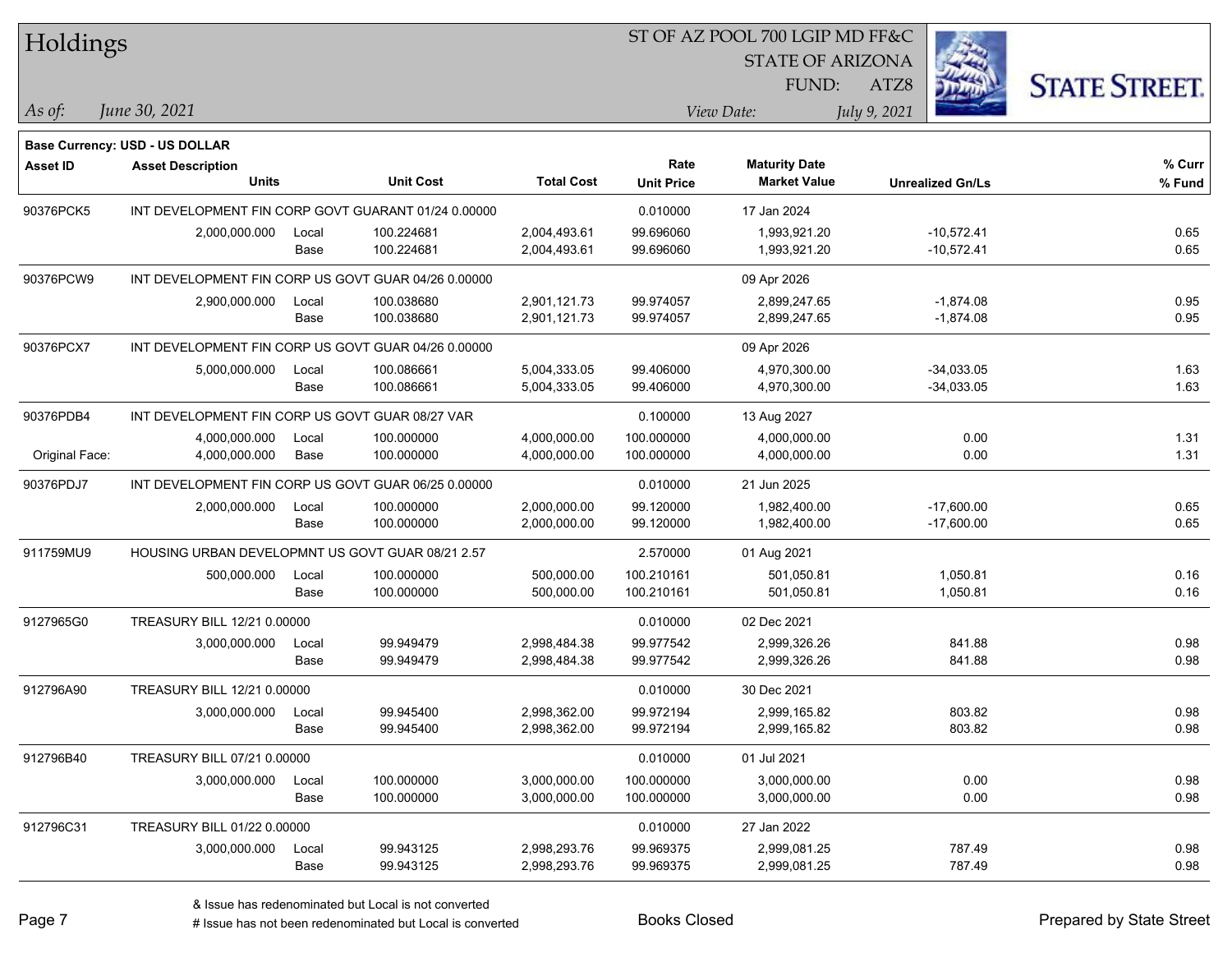| Holdings        |                                       |       |                  |                   | ST OF AZ POOL 700 LGIP MD FF&C |                         |                         |                      |  |  |
|-----------------|---------------------------------------|-------|------------------|-------------------|--------------------------------|-------------------------|-------------------------|----------------------|--|--|
|                 |                                       |       |                  |                   |                                | <b>STATE OF ARIZONA</b> |                         |                      |  |  |
|                 |                                       |       |                  |                   |                                | FUND:                   | ATZ8                    | <b>STATE STREET.</b> |  |  |
| As of:          | June 30, 2021                         |       |                  |                   |                                | View Date:              | July 9, 2021            |                      |  |  |
|                 | <b>Base Currency: USD - US DOLLAR</b> |       |                  |                   |                                |                         |                         |                      |  |  |
| <b>Asset ID</b> | <b>Asset Description</b>              |       |                  |                   | Rate                           | <b>Maturity Date</b>    |                         | % Curr               |  |  |
|                 | <b>Units</b>                          |       | <b>Unit Cost</b> | <b>Total Cost</b> | <b>Unit Price</b>              | <b>Market Value</b>     | <b>Unrealized Gn/Ls</b> | % Fund               |  |  |
| 9128282F6       | US TREASURY N/B 08/21 1.125           |       |                  |                   | 1.125000                       | 31 Aug 2021             |                         |                      |  |  |
|                 | 3,000,000.000                         | Local | 100.165015       | 3,004,950.44      | 100.178980                     | 3,005,369.40            | 418.96                  | 0.98                 |  |  |
|                 |                                       | Base  | 100.165015       | 3,004,950.44      | 100.178980                     | 3,005,369.40            | 418.96                  | 0.98                 |  |  |
| 9128284L1       | US TREASURY N/B 04/23 2.75            |       |                  |                   | 2.750000                       | 30 Apr 2023             |                         |                      |  |  |
|                 | 2,000,000.000                         | Local | 104.689963       | 2,093,799.26      | 104.589844                     | 2,091,796.88            | $-2,002.38$             | 0.68                 |  |  |
|                 |                                       | Base  | 104.689963       | 2,093,799.26      | 104.589844                     | 2,091,796.88            | $-2,002.38$             | 0.68                 |  |  |
| 9128286Z8       | US TREASURY N/B 06/24 1.75            |       |                  |                   | 1.750000                       | 30 Jun 2024             |                         |                      |  |  |
|                 | 2,000,000.000                         | Local | 103.930248       | 2,078,604.96      | 103.859375                     | 2,077,187.50            | $-1,417.46$             | 0.68                 |  |  |
|                 |                                       | Base  | 103.930248       | 2,078,604.96      | 103.859375                     | 2,077,187.50            | $-1,417.46$             | 0.68                 |  |  |
| 9128287F1       | US TREASURY N/B 07/21 1.75            |       |                  |                   | 1.750000                       | 31 Jul 2021             |                         |                      |  |  |
|                 | 5,000,000.000                         | Local | 100.139063       | 5,006,953.13      | 100.141266                     | 5,007,063.30            | 110.17                  | 1.64                 |  |  |
|                 |                                       | Base  | 100.139063       | 5,006,953.13      | 100.141266                     | 5,007,063.30            | 110.17                  | 1.64                 |  |  |
| 9128287G9       | US TREASURY FRN 07/21 VAR             |       |                  |                   | 0.270000                       | 31 Jul 2021             |                         |                      |  |  |
|                 | 2,000,000.000                         | Local | 99.997937        | 1,999,958.73      | 100.019274                     | 2,000,385.48            | 426.75                  | 0.65                 |  |  |
|                 |                                       | Base  | 99.997937        | 1,999,958.73      | 100.019274                     | 2,000,385.48            | 426.75                  | 0.65                 |  |  |
| 912828D72       | US TREASURY N/B 08/21 2               |       |                  |                   | 2.000000                       | 31 Aug 2021             |                         |                      |  |  |
|                 | 2,000,000.000                         | Local | 100.312359       | 2,006,247.17      | 100.323988                     | 2,006,479.76            | 232.59                  | 0.66                 |  |  |
|                 |                                       | Base  | 100.312359       | 2,006,247.17      | 100.323988                     | 2,006,479.76            | 232.59                  | 0.66                 |  |  |
| 912828Q29       | US TREASURY N/B 03/23 1.5             |       |                  |                   | 1.500000                       | 31 Mar 2023             |                         |                      |  |  |
|                 | 2,000,000.000                         | Local | 102.343844       | 2,046,876.87      | 102.230469                     | 2,044,609.38            | $-2,267.49$             | 0.67                 |  |  |
|                 |                                       | Base  | 102.343844       | 2,046,876.87      | 102.230469                     | 2,044,609.38            | $-2,267.49$             | 0.67                 |  |  |
| 912828R69       | <b>US TREASURY N/B 05/23 1.625</b>    |       |                  |                   | 1.625000                       | 31 May 2023             |                         |                      |  |  |
|                 | 2,000,000.000                         | Local | 102.740838       | 2,054,816.76      | 102.636719                     | 2,052,734.38            | $-2,082.38$             | 0.67                 |  |  |
|                 |                                       | Base  | 102.740838       | 2,054,816.76      | 102.636719                     | 2,052,734.38            | $-2,082.38$             | 0.67                 |  |  |
| 912828S35       | US TREASURY N/B 06/23 1.375           |       |                  |                   | 1.375000                       | 30 Jun 2023             |                         |                      |  |  |
|                 | 3,000,000.000                         | Local | 102.442272       | 3,073,268.17      | 102.242188                     | 3,067,265.64            | $-6,002.53$             | 1.00                 |  |  |
|                 |                                       | Base  | 102.442272       | 3,073,268.17      | 102.242188                     | 3,067,265.64            | $-6,002.53$             | 1.00                 |  |  |
| 912828S92       | US TREASURY N/B 07/23 1.25            |       |                  |                   | 1.250000                       | 31 Jul 2023             |                         |                      |  |  |
|                 | 2,000,000.000                         | Local | 102.137500       | 2,042,750.00      | 102.042969                     | 2,040,859.38            | $-1,890.62$             | 0.67                 |  |  |
|                 |                                       | Base  | 102.137500       | 2,042,750.00      | 102.042969                     | 2,040,859.38            | $-1,890.62$             | 0.67                 |  |  |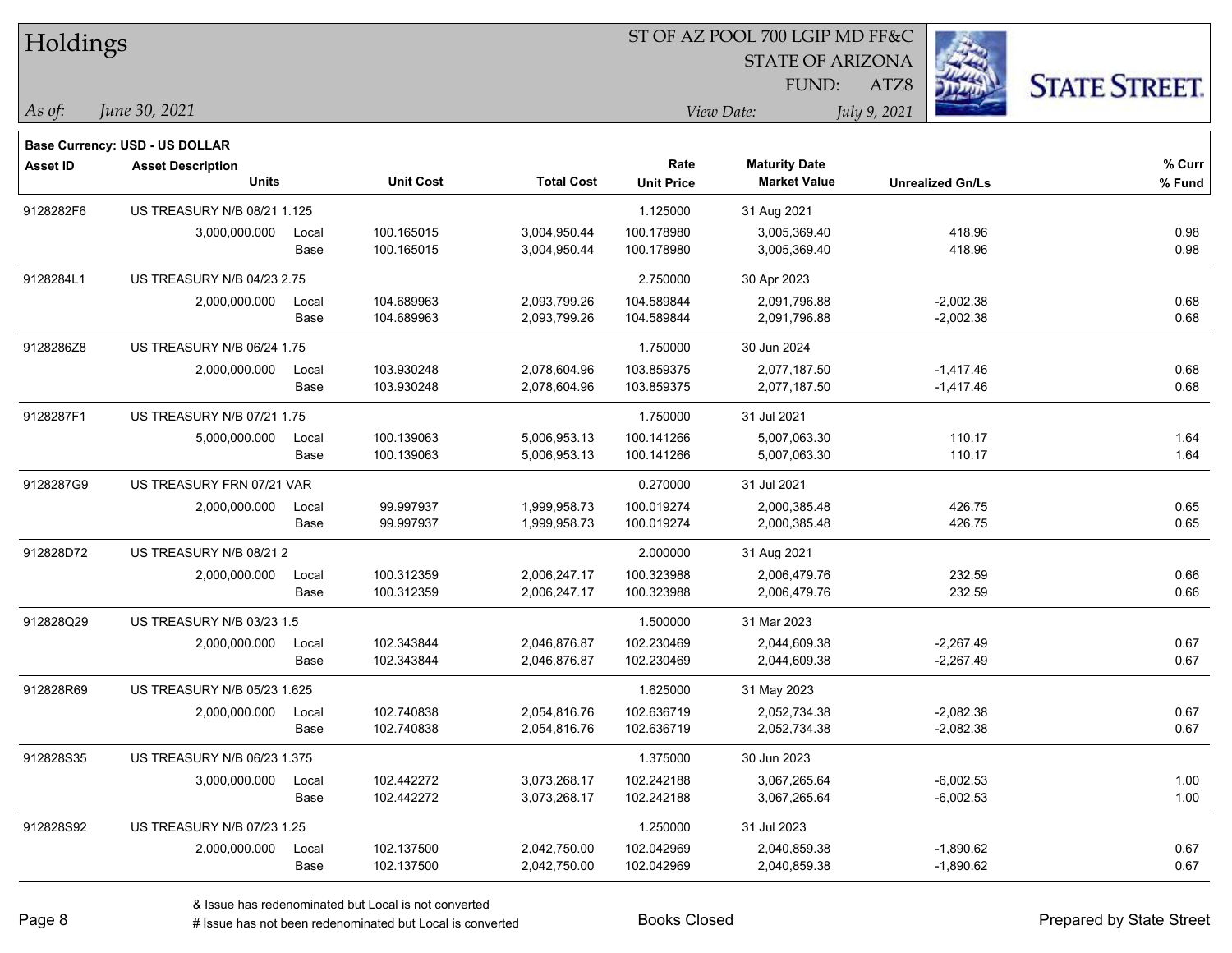| Holdings       |                                          |               |                          |                              | ST OF AZ POOL 700 LGIP MD FF&C |                                             |                         |                      |  |  |
|----------------|------------------------------------------|---------------|--------------------------|------------------------------|--------------------------------|---------------------------------------------|-------------------------|----------------------|--|--|
|                |                                          |               |                          |                              |                                | <b>STATE OF ARIZONA</b>                     |                         |                      |  |  |
|                |                                          |               |                          |                              |                                | FUND:                                       | ATZ8                    | <b>STATE STREET.</b> |  |  |
| $\vert$ As of: | June 30, 2021                            |               |                          |                              |                                | View Date:                                  | July 9, 2021            |                      |  |  |
|                |                                          |               |                          |                              |                                |                                             |                         |                      |  |  |
|                | Base Currency: USD - US DOLLAR           |               |                          |                              |                                |                                             |                         |                      |  |  |
| Asset ID       | <b>Asset Description</b><br><b>Units</b> |               | <b>Unit Cost</b>         | <b>Total Cost</b>            | Rate<br><b>Unit Price</b>      | <b>Maturity Date</b><br><b>Market Value</b> | <b>Unrealized Gn/Ls</b> | % Curr<br>% Fund     |  |  |
| 912828T34      | US TREASURY N/B 09/21 1.125              |               |                          |                              | 1.125000                       | 30 Sep 2021                                 |                         |                      |  |  |
|                |                                          |               |                          |                              |                                |                                             |                         |                      |  |  |
|                | 3,000,000.000                            | Local<br>Base | 100.245464<br>100.245464 | 3,007,363.93<br>3,007,363.93 | 100.265963<br>100.265963       | 3,007,978.89<br>3,007,978.89                | 614.96<br>614.96        | 0.98<br>0.98         |  |  |
| 912828U65      | US TREASURY N/B 11/21 1.75               |               |                          |                              | 1.750000                       | 30 Nov 2021                                 |                         |                      |  |  |
|                | 5,000,000.000                            | Local         | 100.676767               | 5,033,838.35                 | 100.695312                     | 5,034,765.60                                | 927.25                  | 1.65                 |  |  |
|                |                                          | Base          | 100.676767               | 5,033,838.35                 | 100.695312                     | 5,034,765.60                                | 927.25                  | 1.65                 |  |  |
| 912828WR7      | US TREASURY N/B 06/21 2.125              |               |                          |                              | 2.125000                       | 30 Jun 2021                                 |                         |                      |  |  |
|                | 0.000                                    | Local         | 0.000000                 | $-0.04$                      | 0.000000                       | 0.00                                        | 0.04                    | 0.00                 |  |  |
|                |                                          | Base          | 0.000000                 | $-0.04$                      | 0.000000                       | 0.00                                        | 0.04                    | 0.00                 |  |  |
| 912828YN4      | US TREASURY FRN 10/21 VAR                |               |                          |                              | 0.350000                       | 31 Oct 2021                                 |                         |                      |  |  |
|                | 3,000,000.000                            | Local         | 100.006521               | 3,000,195.64                 | 100.103009                     | 3,003,090.27                                | 2,894.63                | 0.98                 |  |  |
|                |                                          | Base          | 100.006521               | 3,000,195.64                 | 100.103009                     | 3,003,090.27                                | 2,894.63                | 0.98                 |  |  |
| 912828YP9      | US TREASURY N/B 10/21 1.5                |               |                          |                              | 1.500000                       | 31 Oct 2021                                 |                         |                      |  |  |
|                | 3,000,000.000                            | Local         | 100.453977               | 3,013,619.30                 | 100.478916                     | 3,014,367.48                                | 748.18                  | 0.99                 |  |  |
|                |                                          | Base          | 100.453977               | 3,013,619.30                 | 100.478916                     | 3,014,367.48                                | 748.18                  | 0.99                 |  |  |
| 912828YT1      | US TREASURY N/B 11/21 1.5                |               |                          |                              | 1.500000                       | 30 Nov 2021                                 |                         |                      |  |  |
|                | 5,000,000.000                            | Local         | 100.569615               | 5,028,480.76                 | 100.593750                     | 5,029,687.50                                | 1,206.74                | 1.65                 |  |  |
|                |                                          | Base          | 100.569615               | 5,028,480.76                 | 100.593750                     | 5,029,687.50                                | 1,206.74                | 1.65                 |  |  |
| 912828YZ7      | US TREASURY N/B 12/21 1.625              |               |                          |                              | 1.625000                       | 31 Dec 2021                                 |                         |                      |  |  |
|                | 5,000,000.000                            | Local         | 100.737317               | 5,036,865.83                 | 100.773438                     | 5,038,671.90                                | 1,806.07                | 1.65                 |  |  |
|                |                                          | Base          | 100.737317               | 5,036,865.83                 | 100.773438                     | 5,038,671.90                                | 1,806.07                | 1.65                 |  |  |
| 912828Z45      | US TREASURY FRN 01/22 VAR                |               |                          |                              | 0.204000                       | 31 Jan 2022                                 |                         |                      |  |  |
|                | 2,000,000.000                            | Local         | 99.995335                | 1,999,906.70                 | 100.090339                     | 2,001,806.78                                | 1,900.08                | 0.65                 |  |  |
|                |                                          | Base          | 99.995335                | 1,999,906.70                 | 100.090339                     | 2,001,806.78                                | 1,900.08                | 0.65                 |  |  |
| 912828ZA1      | US TREASURY N/B 02/22 1.125              |               |                          |                              | 1.125000                       | 28 Feb 2022                                 |                         |                      |  |  |
|                | 2,000,000.000                            | Local         | 100.652179               | 2,013,043.58                 | 100.703125                     | 2,014,062.50                                | 1,018.92                | 0.66                 |  |  |
|                |                                          | Base          | 100.652179               | 2,013,043.58                 | 100.703125                     | 2,014,062.50                                | 1,018.92                | 0.66                 |  |  |
| 912828ZG8      | US TREASURY N/B 03/22 0.375              |               |                          |                              | 0.375000                       | 31 Mar 2022                                 |                         |                      |  |  |
|                | 4,000,000.000                            | Local         | 100.178881               | 4,007,155.24                 | 100.210938                     | 4,008,437.52                                | 1,282.28                | 1.31                 |  |  |
|                |                                          | Base          | 100.178881               | 4,007,155.24                 | 100.210938                     | 4,008,437.52                                | 1,282.28                | 1.31                 |  |  |
|                |                                          |               |                          |                              |                                |                                             |                         |                      |  |  |

# Issue has not been redenominated but Local is converted Books Closed Prepared by State Street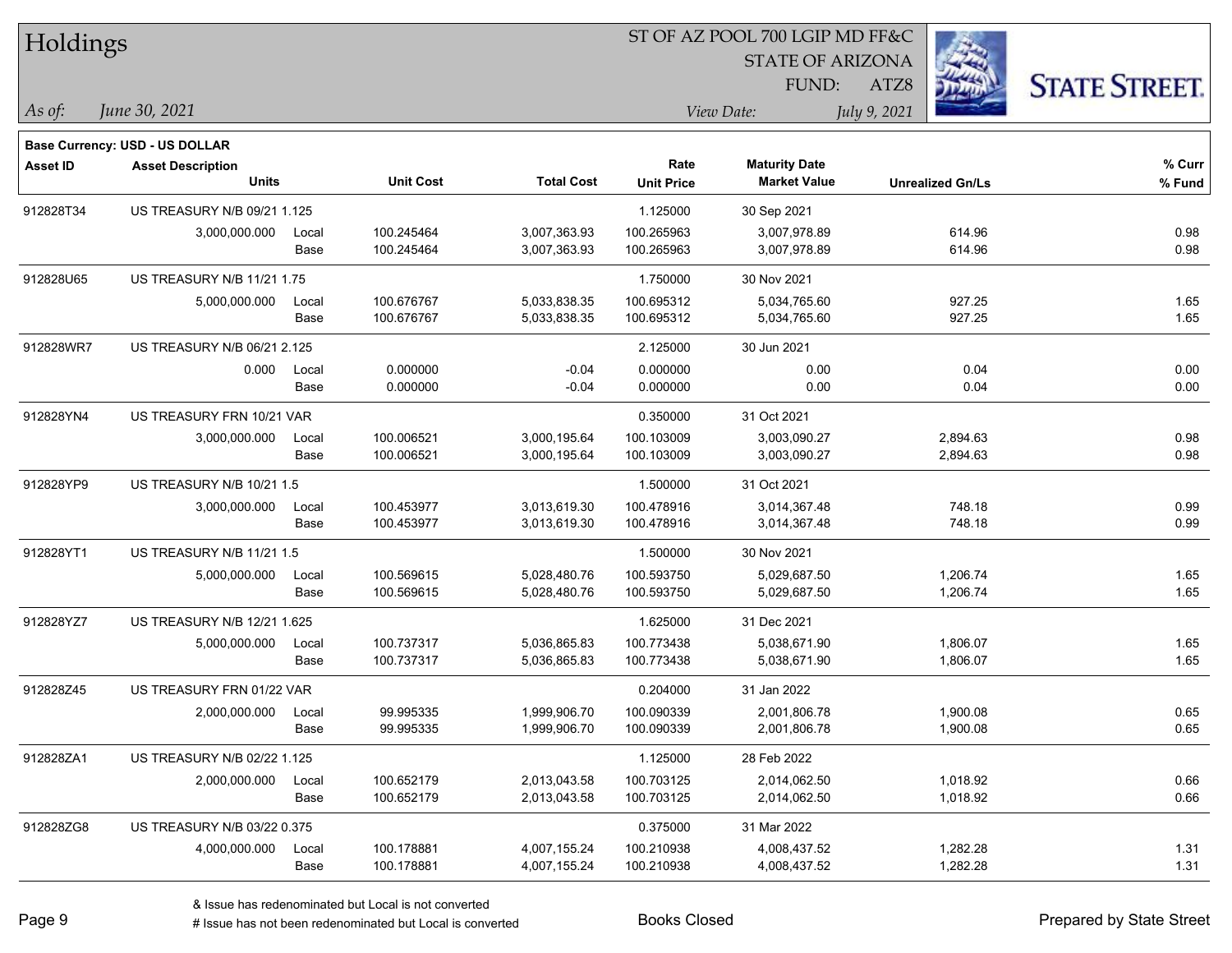| Holdings        |                                       |       |                  |                   | ST OF AZ POOL 700 LGIP MD FF&C |                         |                         |                      |  |  |
|-----------------|---------------------------------------|-------|------------------|-------------------|--------------------------------|-------------------------|-------------------------|----------------------|--|--|
|                 |                                       |       |                  |                   |                                | <b>STATE OF ARIZONA</b> |                         |                      |  |  |
|                 |                                       |       |                  |                   |                                | FUND:                   | ATZ8                    | <b>STATE STREET.</b> |  |  |
| As of:          | June 30, 2021                         |       |                  |                   |                                | View Date:              | July 9, 2021            |                      |  |  |
|                 | <b>Base Currency: USD - US DOLLAR</b> |       |                  |                   |                                |                         |                         |                      |  |  |
| <b>Asset ID</b> | <b>Asset Description</b>              |       |                  |                   | Rate                           | <b>Maturity Date</b>    |                         | % Curr               |  |  |
|                 | <b>Units</b>                          |       | <b>Unit Cost</b> | <b>Total Cost</b> | <b>Unit Price</b>              | <b>Market Value</b>     | <b>Unrealized Gn/Ls</b> | % Fund               |  |  |
| 912828ZK9       | US TREASURY FRN 04/22 VAR             |       |                  |                   | 0.164000                       | 30 Apr 2022             |                         |                      |  |  |
|                 | 3,000,000.000                         | Local | 100.020164       | 3,000,604.93      | 100.092561                     | 3,002,776.83            | 2,171.90                | 0.98                 |  |  |
|                 |                                       | Base  | 100.020164       | 3,000,604.93      | 100.092561                     | 3,002,776.83            | 2,171.90                | 0.98                 |  |  |
| 912828ZL7       | US TREASURY N/B 04/25 0.375           |       |                  |                   | 0.375000                       | 30 Apr 2025             |                         |                      |  |  |
|                 | 2,000,000.000                         | Local | 99.871667        | 1,997,433.34      | 98.957031                      | 1,979,140.62            | $-18,292.72$            | 0.65                 |  |  |
|                 |                                       | Base  | 99.871667        | 1,997,433.34      | 98.957031                      | 1,979,140.62            | $-18,292.72$            | 0.65                 |  |  |
| 912828ZR4       | US TREASURY N/B 05/22 0.125           |       |                  |                   | 0.125000                       | 31 May 2022             |                         |                      |  |  |
|                 | 2,000,000.000                         | Local | 99.979291        | 1,999,585.81      | 100.023438                     | 2,000,468.76            | 882.95                  | 0.65                 |  |  |
|                 |                                       | Base  | 99.979291        | 1,999,585.81      | 100.023438                     | 2,000,468.76            | 882.95                  | 0.65                 |  |  |
| 912828ZT0       | US TREASURY N/B 05/25 0.25            |       |                  |                   | 0.250000                       | 31 May 2025             |                         |                      |  |  |
|                 | 2,000,000.000                         | Local | 99.377787        | 1,987,555.73      | 98.351562                      | 1,967,031.24            | $-20,524.49$            | 0.64                 |  |  |
|                 |                                       | Base  | 99.377787        | 1,987,555.73      | 98.351562                      | 1,967,031.24            | $-20,524.49$            | 0.64                 |  |  |
| 912828ZU7       | US TREASURY N/B 06/23 0.25            |       |                  |                   | 0.250000                       | 15 Jun 2023             |                         |                      |  |  |
|                 | 2,000,000.000                         | Local | 100.073629       | 2,001,472.58      | 100.011719                     | 2,000,234.38            | $-1,238.20$             | 0.65                 |  |  |
|                 |                                       | Base  | 100.073629       | 2,001,472.58      | 100.011719                     | 2,000,234.38            | $-1,238.20$             | 0.65                 |  |  |
| 912828ZW3       | US TREASURY N/B 06/25 0.25            |       |                  |                   | 0.250000                       | 30 Jun 2025             |                         |                      |  |  |
|                 | 2,000,000.000                         | Local | 99.790208        | 1,995,804.16      | 98.257812                      | 1,965,156.24            | $-30,647.92$            | 0.64                 |  |  |
|                 |                                       | Base  | 99.790208        | 1,995,804.16      | 98.257812                      | 1,965,156.24            | $-30,647.92$            | 0.64                 |  |  |
| 912828ZX1       | US TREASURY N/B 06/22 0.125           |       |                  |                   | 0.125000                       | 30 Jun 2022             |                         |                      |  |  |
|                 | 5,000,000.000                         | Local | 99.974579        | 4,998,728.93      | 100.023438                     | 5,001,171.90            | 2,442.97                | 1.64                 |  |  |
|                 |                                       | Base  | 99.974579        | 4,998,728.93      | 100.023438                     | 5,001,171.90            | 2,442.97                | 1.64                 |  |  |
| 91282CAA9       | US TREASURY FRN 07/22 VAR             |       |                  |                   | 0.105000                       | 31 Jul 2022             |                         |                      |  |  |
|                 | 5,000,000.000                         | Local | 99.992332        | 4,999,616.62      | 100.055578                     | 5,002,778.90            | 3,162.28                | 1.64                 |  |  |
|                 |                                       | Base  | 99.992332        | 4,999,616.62      | 100.055578                     | 5,002,778.90            | 3,162.28                | 1.64                 |  |  |
| 91282CAF8       | US TREASURY N/B 08/23 0.125           |       |                  |                   | 0.125000                       | 15 Aug 2023             |                         |                      |  |  |
|                 | 2,000,000.000                         | Local | 99.800971        | 1,996,019.41      | 99.691406                      | 1,993,828.12            | $-2,191.29$             | 0.65                 |  |  |
|                 |                                       | Base  | 99.800971        | 1,996,019.41      | 99.691406                      | 1,993,828.12            | $-2,191.29$             | 0.65                 |  |  |
| 91282CAG6       | US TREASURY N/B 08/22 0.125           |       |                  |                   | 0.125000                       | 31 Aug 2022             |                         |                      |  |  |
|                 | 5,000,000.000                         | Local | 99.964897        | 4,998,244.83      | 100.003906                     | 5,000,195.30            | 1,950.47                | 1.64                 |  |  |
|                 |                                       | Base  | 99.964897        | 4,998,244.83      | 100.003906                     | 5,000,195.30            | 1,950.47                | 1.64                 |  |  |
|                 |                                       |       |                  |                   |                                |                         |                         |                      |  |  |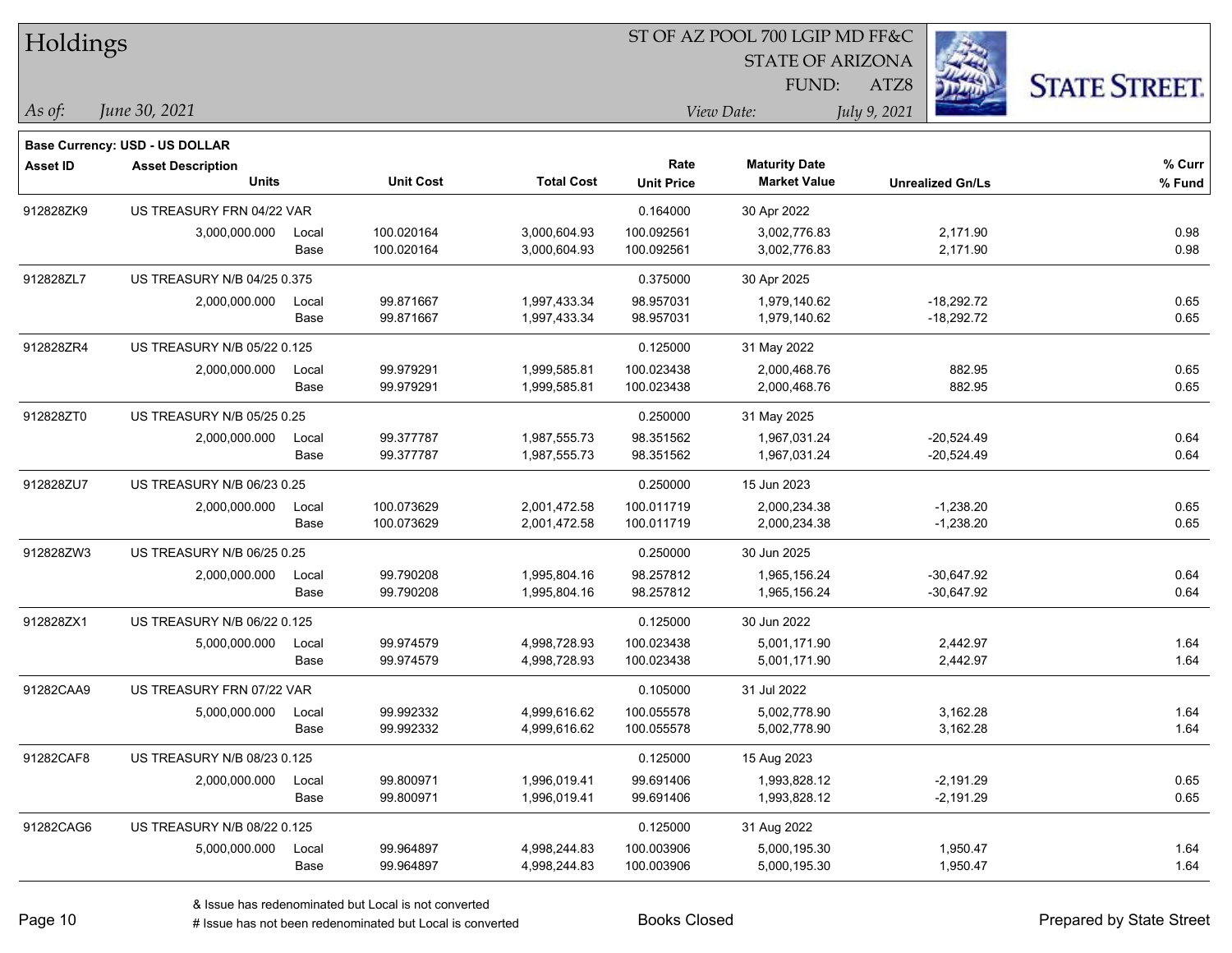| <b>STATE OF ARIZONA</b><br><b>STATE STREET.</b><br>FUND:<br>ATZ8<br>June 30, 2021<br>As of:<br>July 9, 2021<br>View Date:<br><b>Base Currency: USD - US DOLLAR</b><br>Rate<br><b>Maturity Date</b><br>% Curr<br><b>Asset ID</b><br><b>Asset Description</b><br><b>Unit Cost</b><br><b>Total Cost</b><br><b>Units</b><br><b>Market Value</b><br><b>Unit Price</b><br><b>Unrealized Gn/Ls</b><br>% Fund<br>91282CAJ0<br>US TREASURY N/B 08/25 0.25<br>0.250000<br>31 Aug 2025<br>99.376674<br>2,000,000.000<br>1,987,533.48<br>98.019531<br>$-27,142.86$<br>0.64<br>1,960,390.62<br>Local<br>0.64<br>99.376674<br>98.019531<br>1,960,390.62<br>$-27,142.86$<br>Base<br>1,987,533.48<br>91282CAK7<br>US TREASURY N/B 09/23 0.125<br>0.125000<br>15 Sep 2023<br>0.65<br>99.747031<br>99.628906<br>$-2,362.50$<br>2,000,000.000<br>1,994,940.62<br>1,992,578.12<br>Local<br>Base<br>99.747031<br>99.628906<br>1,992,578.12<br>$-2,362.50$<br>0.65<br>1,994,940.62<br>91282CAM3<br>US TREASURY N/B 09/25 0.25<br>0.250000<br>30 Sep 2025<br>99.790145<br>1,995,802.89<br>97.925781<br>$-37,287.27$<br>0.64<br>2,000,000.000<br>Local<br>1,958,515.62<br>99.790145<br>97.925781<br>1,958,515.62<br>$-37,287.27$<br>0.64<br>Base<br>1,995,802.89<br>91282CAN1<br>US TREASURY N/B 09/22 0.125<br>0.125000<br>30 Sep 2022<br>99.976822<br>182.35<br>5,000,000.000<br>4,998,841.10<br>99.980469<br>4,999,023.45<br>1.64<br>Local<br>182.35<br>1.64<br>99.976822<br>99.980469<br>4,999,023.45<br>Base<br>4,998,841.10<br>US TREASURY N/B 10/23 0.125<br>0.125000<br>91282CAP6<br>15 Oct 2023<br>0.65<br>99.785541<br>1,995,710.82<br>99.566406<br>$-4,382.70$<br>2,000,000.000<br>1,991,328.12<br>Local<br>Base<br>99.785541<br>1,995,710.82<br>1,991,328.12<br>$-4,382.70$<br>0.65<br>99.566406<br>91282CAR2<br>US TREASURY N/B 10/22 0.125<br>0.125000<br>31 Oct 2022<br>99.996760<br>$-872.69$<br>1,999,935.19<br>99.953125<br>1,999,062.50<br>0.65<br>2,000,000.000<br>Local<br>99.996760<br>99.953125<br>1,999,062.50<br>$-872.69$<br>0.65<br>Base<br>1,999,935.19<br>91282CAS0<br>US TREASURY FRN 10/22 VAR<br>0.105000<br>31 Oct 2022<br>99.991898<br>3,000,000.000<br>2,999,756.94<br>100.054959<br>3,001,648.77<br>1,891.83<br>0.98<br>Local<br>0.98<br>99.991898<br>Base<br>2,999,756.94<br>100.054959<br>3,001,648.77<br>1,891.83<br>91282CAT8<br>US TREASURY N/B 10/25 0.25<br>0.250000<br>31 Oct 2025<br>0.64<br>2,000,000.000<br>99.131709<br>1,982,634.18<br>97.808594<br>1,956,171.88<br>$-26.462.30$<br>Local<br>$-26,462.30$<br>0.64<br>Base<br>99.131709<br>1,982,634.18<br>97.808594<br>1,956,171.88<br>91282CAW1<br>US TREASURY N/B 11/23 0.25<br>0.250000<br>15 Nov 2023<br>99.832031<br>0.65<br>2,000,000.000<br>100.008278<br>2,000,165.55<br>1,996,640.62<br>$-3,524.93$<br>Local<br>Base<br>100.008278<br>99.832031<br>0.65<br>2,000,165.55<br>1,996,640.62<br>$-3,524.93$<br>91282CAX9<br>US TREASURY N/B 11/22 0.125<br>0.125000<br>30 Nov 2022<br>99.951159<br>99.933594<br>$-878.24$<br>1.63<br>5,000,000.000<br>4,997,557.94<br>4,996,679.70<br>Local<br>$-878.24$<br>99.951159<br>99.933594<br>4,996,679.70<br>1.63<br>Base<br>4,997,557.94 | Holdings |  |  | ST OF AZ POOL 700 LGIP MD FF&C |  |  |  |  |  |
|-----------------------------------------------------------------------------------------------------------------------------------------------------------------------------------------------------------------------------------------------------------------------------------------------------------------------------------------------------------------------------------------------------------------------------------------------------------------------------------------------------------------------------------------------------------------------------------------------------------------------------------------------------------------------------------------------------------------------------------------------------------------------------------------------------------------------------------------------------------------------------------------------------------------------------------------------------------------------------------------------------------------------------------------------------------------------------------------------------------------------------------------------------------------------------------------------------------------------------------------------------------------------------------------------------------------------------------------------------------------------------------------------------------------------------------------------------------------------------------------------------------------------------------------------------------------------------------------------------------------------------------------------------------------------------------------------------------------------------------------------------------------------------------------------------------------------------------------------------------------------------------------------------------------------------------------------------------------------------------------------------------------------------------------------------------------------------------------------------------------------------------------------------------------------------------------------------------------------------------------------------------------------------------------------------------------------------------------------------------------------------------------------------------------------------------------------------------------------------------------------------------------------------------------------------------------------------------------------------------------------------------------------------------------------------------------------------------------------------------------------------------------------------------------------------------------------------------------------------------------------------------------------------------------------------------------------------------------------------------------------------------------------------------------------------------------------------------------------------------------------------------------------------------------|----------|--|--|--------------------------------|--|--|--|--|--|
|                                                                                                                                                                                                                                                                                                                                                                                                                                                                                                                                                                                                                                                                                                                                                                                                                                                                                                                                                                                                                                                                                                                                                                                                                                                                                                                                                                                                                                                                                                                                                                                                                                                                                                                                                                                                                                                                                                                                                                                                                                                                                                                                                                                                                                                                                                                                                                                                                                                                                                                                                                                                                                                                                                                                                                                                                                                                                                                                                                                                                                                                                                                                                                 |          |  |  |                                |  |  |  |  |  |
|                                                                                                                                                                                                                                                                                                                                                                                                                                                                                                                                                                                                                                                                                                                                                                                                                                                                                                                                                                                                                                                                                                                                                                                                                                                                                                                                                                                                                                                                                                                                                                                                                                                                                                                                                                                                                                                                                                                                                                                                                                                                                                                                                                                                                                                                                                                                                                                                                                                                                                                                                                                                                                                                                                                                                                                                                                                                                                                                                                                                                                                                                                                                                                 |          |  |  |                                |  |  |  |  |  |
|                                                                                                                                                                                                                                                                                                                                                                                                                                                                                                                                                                                                                                                                                                                                                                                                                                                                                                                                                                                                                                                                                                                                                                                                                                                                                                                                                                                                                                                                                                                                                                                                                                                                                                                                                                                                                                                                                                                                                                                                                                                                                                                                                                                                                                                                                                                                                                                                                                                                                                                                                                                                                                                                                                                                                                                                                                                                                                                                                                                                                                                                                                                                                                 |          |  |  |                                |  |  |  |  |  |
|                                                                                                                                                                                                                                                                                                                                                                                                                                                                                                                                                                                                                                                                                                                                                                                                                                                                                                                                                                                                                                                                                                                                                                                                                                                                                                                                                                                                                                                                                                                                                                                                                                                                                                                                                                                                                                                                                                                                                                                                                                                                                                                                                                                                                                                                                                                                                                                                                                                                                                                                                                                                                                                                                                                                                                                                                                                                                                                                                                                                                                                                                                                                                                 |          |  |  |                                |  |  |  |  |  |
|                                                                                                                                                                                                                                                                                                                                                                                                                                                                                                                                                                                                                                                                                                                                                                                                                                                                                                                                                                                                                                                                                                                                                                                                                                                                                                                                                                                                                                                                                                                                                                                                                                                                                                                                                                                                                                                                                                                                                                                                                                                                                                                                                                                                                                                                                                                                                                                                                                                                                                                                                                                                                                                                                                                                                                                                                                                                                                                                                                                                                                                                                                                                                                 |          |  |  |                                |  |  |  |  |  |
|                                                                                                                                                                                                                                                                                                                                                                                                                                                                                                                                                                                                                                                                                                                                                                                                                                                                                                                                                                                                                                                                                                                                                                                                                                                                                                                                                                                                                                                                                                                                                                                                                                                                                                                                                                                                                                                                                                                                                                                                                                                                                                                                                                                                                                                                                                                                                                                                                                                                                                                                                                                                                                                                                                                                                                                                                                                                                                                                                                                                                                                                                                                                                                 |          |  |  |                                |  |  |  |  |  |
|                                                                                                                                                                                                                                                                                                                                                                                                                                                                                                                                                                                                                                                                                                                                                                                                                                                                                                                                                                                                                                                                                                                                                                                                                                                                                                                                                                                                                                                                                                                                                                                                                                                                                                                                                                                                                                                                                                                                                                                                                                                                                                                                                                                                                                                                                                                                                                                                                                                                                                                                                                                                                                                                                                                                                                                                                                                                                                                                                                                                                                                                                                                                                                 |          |  |  |                                |  |  |  |  |  |
|                                                                                                                                                                                                                                                                                                                                                                                                                                                                                                                                                                                                                                                                                                                                                                                                                                                                                                                                                                                                                                                                                                                                                                                                                                                                                                                                                                                                                                                                                                                                                                                                                                                                                                                                                                                                                                                                                                                                                                                                                                                                                                                                                                                                                                                                                                                                                                                                                                                                                                                                                                                                                                                                                                                                                                                                                                                                                                                                                                                                                                                                                                                                                                 |          |  |  |                                |  |  |  |  |  |
|                                                                                                                                                                                                                                                                                                                                                                                                                                                                                                                                                                                                                                                                                                                                                                                                                                                                                                                                                                                                                                                                                                                                                                                                                                                                                                                                                                                                                                                                                                                                                                                                                                                                                                                                                                                                                                                                                                                                                                                                                                                                                                                                                                                                                                                                                                                                                                                                                                                                                                                                                                                                                                                                                                                                                                                                                                                                                                                                                                                                                                                                                                                                                                 |          |  |  |                                |  |  |  |  |  |
|                                                                                                                                                                                                                                                                                                                                                                                                                                                                                                                                                                                                                                                                                                                                                                                                                                                                                                                                                                                                                                                                                                                                                                                                                                                                                                                                                                                                                                                                                                                                                                                                                                                                                                                                                                                                                                                                                                                                                                                                                                                                                                                                                                                                                                                                                                                                                                                                                                                                                                                                                                                                                                                                                                                                                                                                                                                                                                                                                                                                                                                                                                                                                                 |          |  |  |                                |  |  |  |  |  |
|                                                                                                                                                                                                                                                                                                                                                                                                                                                                                                                                                                                                                                                                                                                                                                                                                                                                                                                                                                                                                                                                                                                                                                                                                                                                                                                                                                                                                                                                                                                                                                                                                                                                                                                                                                                                                                                                                                                                                                                                                                                                                                                                                                                                                                                                                                                                                                                                                                                                                                                                                                                                                                                                                                                                                                                                                                                                                                                                                                                                                                                                                                                                                                 |          |  |  |                                |  |  |  |  |  |
|                                                                                                                                                                                                                                                                                                                                                                                                                                                                                                                                                                                                                                                                                                                                                                                                                                                                                                                                                                                                                                                                                                                                                                                                                                                                                                                                                                                                                                                                                                                                                                                                                                                                                                                                                                                                                                                                                                                                                                                                                                                                                                                                                                                                                                                                                                                                                                                                                                                                                                                                                                                                                                                                                                                                                                                                                                                                                                                                                                                                                                                                                                                                                                 |          |  |  |                                |  |  |  |  |  |
|                                                                                                                                                                                                                                                                                                                                                                                                                                                                                                                                                                                                                                                                                                                                                                                                                                                                                                                                                                                                                                                                                                                                                                                                                                                                                                                                                                                                                                                                                                                                                                                                                                                                                                                                                                                                                                                                                                                                                                                                                                                                                                                                                                                                                                                                                                                                                                                                                                                                                                                                                                                                                                                                                                                                                                                                                                                                                                                                                                                                                                                                                                                                                                 |          |  |  |                                |  |  |  |  |  |
|                                                                                                                                                                                                                                                                                                                                                                                                                                                                                                                                                                                                                                                                                                                                                                                                                                                                                                                                                                                                                                                                                                                                                                                                                                                                                                                                                                                                                                                                                                                                                                                                                                                                                                                                                                                                                                                                                                                                                                                                                                                                                                                                                                                                                                                                                                                                                                                                                                                                                                                                                                                                                                                                                                                                                                                                                                                                                                                                                                                                                                                                                                                                                                 |          |  |  |                                |  |  |  |  |  |
|                                                                                                                                                                                                                                                                                                                                                                                                                                                                                                                                                                                                                                                                                                                                                                                                                                                                                                                                                                                                                                                                                                                                                                                                                                                                                                                                                                                                                                                                                                                                                                                                                                                                                                                                                                                                                                                                                                                                                                                                                                                                                                                                                                                                                                                                                                                                                                                                                                                                                                                                                                                                                                                                                                                                                                                                                                                                                                                                                                                                                                                                                                                                                                 |          |  |  |                                |  |  |  |  |  |
|                                                                                                                                                                                                                                                                                                                                                                                                                                                                                                                                                                                                                                                                                                                                                                                                                                                                                                                                                                                                                                                                                                                                                                                                                                                                                                                                                                                                                                                                                                                                                                                                                                                                                                                                                                                                                                                                                                                                                                                                                                                                                                                                                                                                                                                                                                                                                                                                                                                                                                                                                                                                                                                                                                                                                                                                                                                                                                                                                                                                                                                                                                                                                                 |          |  |  |                                |  |  |  |  |  |
|                                                                                                                                                                                                                                                                                                                                                                                                                                                                                                                                                                                                                                                                                                                                                                                                                                                                                                                                                                                                                                                                                                                                                                                                                                                                                                                                                                                                                                                                                                                                                                                                                                                                                                                                                                                                                                                                                                                                                                                                                                                                                                                                                                                                                                                                                                                                                                                                                                                                                                                                                                                                                                                                                                                                                                                                                                                                                                                                                                                                                                                                                                                                                                 |          |  |  |                                |  |  |  |  |  |
|                                                                                                                                                                                                                                                                                                                                                                                                                                                                                                                                                                                                                                                                                                                                                                                                                                                                                                                                                                                                                                                                                                                                                                                                                                                                                                                                                                                                                                                                                                                                                                                                                                                                                                                                                                                                                                                                                                                                                                                                                                                                                                                                                                                                                                                                                                                                                                                                                                                                                                                                                                                                                                                                                                                                                                                                                                                                                                                                                                                                                                                                                                                                                                 |          |  |  |                                |  |  |  |  |  |
|                                                                                                                                                                                                                                                                                                                                                                                                                                                                                                                                                                                                                                                                                                                                                                                                                                                                                                                                                                                                                                                                                                                                                                                                                                                                                                                                                                                                                                                                                                                                                                                                                                                                                                                                                                                                                                                                                                                                                                                                                                                                                                                                                                                                                                                                                                                                                                                                                                                                                                                                                                                                                                                                                                                                                                                                                                                                                                                                                                                                                                                                                                                                                                 |          |  |  |                                |  |  |  |  |  |
|                                                                                                                                                                                                                                                                                                                                                                                                                                                                                                                                                                                                                                                                                                                                                                                                                                                                                                                                                                                                                                                                                                                                                                                                                                                                                                                                                                                                                                                                                                                                                                                                                                                                                                                                                                                                                                                                                                                                                                                                                                                                                                                                                                                                                                                                                                                                                                                                                                                                                                                                                                                                                                                                                                                                                                                                                                                                                                                                                                                                                                                                                                                                                                 |          |  |  |                                |  |  |  |  |  |
|                                                                                                                                                                                                                                                                                                                                                                                                                                                                                                                                                                                                                                                                                                                                                                                                                                                                                                                                                                                                                                                                                                                                                                                                                                                                                                                                                                                                                                                                                                                                                                                                                                                                                                                                                                                                                                                                                                                                                                                                                                                                                                                                                                                                                                                                                                                                                                                                                                                                                                                                                                                                                                                                                                                                                                                                                                                                                                                                                                                                                                                                                                                                                                 |          |  |  |                                |  |  |  |  |  |
|                                                                                                                                                                                                                                                                                                                                                                                                                                                                                                                                                                                                                                                                                                                                                                                                                                                                                                                                                                                                                                                                                                                                                                                                                                                                                                                                                                                                                                                                                                                                                                                                                                                                                                                                                                                                                                                                                                                                                                                                                                                                                                                                                                                                                                                                                                                                                                                                                                                                                                                                                                                                                                                                                                                                                                                                                                                                                                                                                                                                                                                                                                                                                                 |          |  |  |                                |  |  |  |  |  |
|                                                                                                                                                                                                                                                                                                                                                                                                                                                                                                                                                                                                                                                                                                                                                                                                                                                                                                                                                                                                                                                                                                                                                                                                                                                                                                                                                                                                                                                                                                                                                                                                                                                                                                                                                                                                                                                                                                                                                                                                                                                                                                                                                                                                                                                                                                                                                                                                                                                                                                                                                                                                                                                                                                                                                                                                                                                                                                                                                                                                                                                                                                                                                                 |          |  |  |                                |  |  |  |  |  |
|                                                                                                                                                                                                                                                                                                                                                                                                                                                                                                                                                                                                                                                                                                                                                                                                                                                                                                                                                                                                                                                                                                                                                                                                                                                                                                                                                                                                                                                                                                                                                                                                                                                                                                                                                                                                                                                                                                                                                                                                                                                                                                                                                                                                                                                                                                                                                                                                                                                                                                                                                                                                                                                                                                                                                                                                                                                                                                                                                                                                                                                                                                                                                                 |          |  |  |                                |  |  |  |  |  |
|                                                                                                                                                                                                                                                                                                                                                                                                                                                                                                                                                                                                                                                                                                                                                                                                                                                                                                                                                                                                                                                                                                                                                                                                                                                                                                                                                                                                                                                                                                                                                                                                                                                                                                                                                                                                                                                                                                                                                                                                                                                                                                                                                                                                                                                                                                                                                                                                                                                                                                                                                                                                                                                                                                                                                                                                                                                                                                                                                                                                                                                                                                                                                                 |          |  |  |                                |  |  |  |  |  |
|                                                                                                                                                                                                                                                                                                                                                                                                                                                                                                                                                                                                                                                                                                                                                                                                                                                                                                                                                                                                                                                                                                                                                                                                                                                                                                                                                                                                                                                                                                                                                                                                                                                                                                                                                                                                                                                                                                                                                                                                                                                                                                                                                                                                                                                                                                                                                                                                                                                                                                                                                                                                                                                                                                                                                                                                                                                                                                                                                                                                                                                                                                                                                                 |          |  |  |                                |  |  |  |  |  |
|                                                                                                                                                                                                                                                                                                                                                                                                                                                                                                                                                                                                                                                                                                                                                                                                                                                                                                                                                                                                                                                                                                                                                                                                                                                                                                                                                                                                                                                                                                                                                                                                                                                                                                                                                                                                                                                                                                                                                                                                                                                                                                                                                                                                                                                                                                                                                                                                                                                                                                                                                                                                                                                                                                                                                                                                                                                                                                                                                                                                                                                                                                                                                                 |          |  |  |                                |  |  |  |  |  |
|                                                                                                                                                                                                                                                                                                                                                                                                                                                                                                                                                                                                                                                                                                                                                                                                                                                                                                                                                                                                                                                                                                                                                                                                                                                                                                                                                                                                                                                                                                                                                                                                                                                                                                                                                                                                                                                                                                                                                                                                                                                                                                                                                                                                                                                                                                                                                                                                                                                                                                                                                                                                                                                                                                                                                                                                                                                                                                                                                                                                                                                                                                                                                                 |          |  |  |                                |  |  |  |  |  |
|                                                                                                                                                                                                                                                                                                                                                                                                                                                                                                                                                                                                                                                                                                                                                                                                                                                                                                                                                                                                                                                                                                                                                                                                                                                                                                                                                                                                                                                                                                                                                                                                                                                                                                                                                                                                                                                                                                                                                                                                                                                                                                                                                                                                                                                                                                                                                                                                                                                                                                                                                                                                                                                                                                                                                                                                                                                                                                                                                                                                                                                                                                                                                                 |          |  |  |                                |  |  |  |  |  |
|                                                                                                                                                                                                                                                                                                                                                                                                                                                                                                                                                                                                                                                                                                                                                                                                                                                                                                                                                                                                                                                                                                                                                                                                                                                                                                                                                                                                                                                                                                                                                                                                                                                                                                                                                                                                                                                                                                                                                                                                                                                                                                                                                                                                                                                                                                                                                                                                                                                                                                                                                                                                                                                                                                                                                                                                                                                                                                                                                                                                                                                                                                                                                                 |          |  |  |                                |  |  |  |  |  |
|                                                                                                                                                                                                                                                                                                                                                                                                                                                                                                                                                                                                                                                                                                                                                                                                                                                                                                                                                                                                                                                                                                                                                                                                                                                                                                                                                                                                                                                                                                                                                                                                                                                                                                                                                                                                                                                                                                                                                                                                                                                                                                                                                                                                                                                                                                                                                                                                                                                                                                                                                                                                                                                                                                                                                                                                                                                                                                                                                                                                                                                                                                                                                                 |          |  |  |                                |  |  |  |  |  |
|                                                                                                                                                                                                                                                                                                                                                                                                                                                                                                                                                                                                                                                                                                                                                                                                                                                                                                                                                                                                                                                                                                                                                                                                                                                                                                                                                                                                                                                                                                                                                                                                                                                                                                                                                                                                                                                                                                                                                                                                                                                                                                                                                                                                                                                                                                                                                                                                                                                                                                                                                                                                                                                                                                                                                                                                                                                                                                                                                                                                                                                                                                                                                                 |          |  |  |                                |  |  |  |  |  |
|                                                                                                                                                                                                                                                                                                                                                                                                                                                                                                                                                                                                                                                                                                                                                                                                                                                                                                                                                                                                                                                                                                                                                                                                                                                                                                                                                                                                                                                                                                                                                                                                                                                                                                                                                                                                                                                                                                                                                                                                                                                                                                                                                                                                                                                                                                                                                                                                                                                                                                                                                                                                                                                                                                                                                                                                                                                                                                                                                                                                                                                                                                                                                                 |          |  |  |                                |  |  |  |  |  |
|                                                                                                                                                                                                                                                                                                                                                                                                                                                                                                                                                                                                                                                                                                                                                                                                                                                                                                                                                                                                                                                                                                                                                                                                                                                                                                                                                                                                                                                                                                                                                                                                                                                                                                                                                                                                                                                                                                                                                                                                                                                                                                                                                                                                                                                                                                                                                                                                                                                                                                                                                                                                                                                                                                                                                                                                                                                                                                                                                                                                                                                                                                                                                                 |          |  |  |                                |  |  |  |  |  |
|                                                                                                                                                                                                                                                                                                                                                                                                                                                                                                                                                                                                                                                                                                                                                                                                                                                                                                                                                                                                                                                                                                                                                                                                                                                                                                                                                                                                                                                                                                                                                                                                                                                                                                                                                                                                                                                                                                                                                                                                                                                                                                                                                                                                                                                                                                                                                                                                                                                                                                                                                                                                                                                                                                                                                                                                                                                                                                                                                                                                                                                                                                                                                                 |          |  |  |                                |  |  |  |  |  |
|                                                                                                                                                                                                                                                                                                                                                                                                                                                                                                                                                                                                                                                                                                                                                                                                                                                                                                                                                                                                                                                                                                                                                                                                                                                                                                                                                                                                                                                                                                                                                                                                                                                                                                                                                                                                                                                                                                                                                                                                                                                                                                                                                                                                                                                                                                                                                                                                                                                                                                                                                                                                                                                                                                                                                                                                                                                                                                                                                                                                                                                                                                                                                                 |          |  |  |                                |  |  |  |  |  |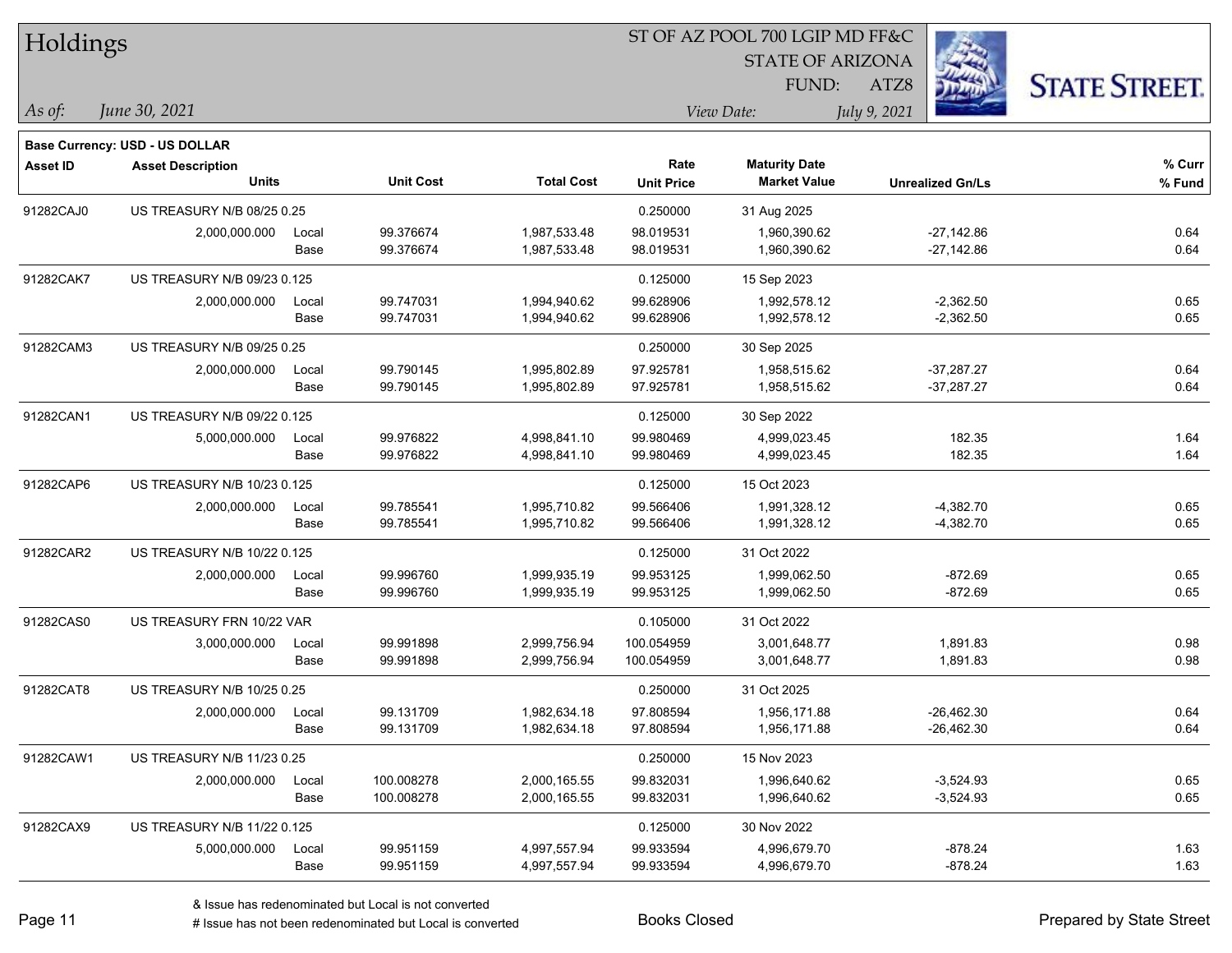| Holdings        |                                       |       |                  |                   |                   | ST OF AZ POOL 700 LGIP MD FF&C |                         |                      |
|-----------------|---------------------------------------|-------|------------------|-------------------|-------------------|--------------------------------|-------------------------|----------------------|
|                 |                                       |       |                  |                   |                   | <b>STATE OF ARIZONA</b>        |                         |                      |
|                 |                                       |       |                  |                   |                   | FUND:                          | ATZ8                    | <b>STATE STREET.</b> |
| $\vert$ As of:  | June 30, 2021                         |       |                  |                   |                   | View Date:                     | July 9, 2021            |                      |
|                 | <b>Base Currency: USD - US DOLLAR</b> |       |                  |                   |                   |                                |                         |                      |
| <b>Asset ID</b> | <b>Asset Description</b>              |       |                  |                   | Rate              | <b>Maturity Date</b>           |                         | % Curr               |
|                 | <b>Units</b>                          |       | <b>Unit Cost</b> | <b>Total Cost</b> | <b>Unit Price</b> | <b>Market Value</b>            | <b>Unrealized Gn/Ls</b> | % Fund               |
| 91282CAZ4       | US TREASURY N/B 11/25 0.375           |       |                  |                   | 0.375000          | 30 Nov 2025                    |                         |                      |
|                 | 2,000,000.000                         | Local | 99.782375        | 1,995,647.49      | 98.238281         | 1,964,765.62                   | $-30,881.87$            | 0.64                 |
|                 |                                       | Base  | 99.782375        | 1,995,647.49      | 98.238281         | 1,964,765.62                   | $-30,881.87$            | 0.64                 |
| 91282CBA8       | US TREASURY N/B 12/23 0.125           |       |                  |                   | 0.125000          | 15 Dec 2023                    |                         |                      |
|                 | 2,000,000.000                         | Local | 99.794320        | 1,995,886.40      | 99.476562         | 1,989,531.24                   | $-6,355.16$             | 0.65                 |
|                 |                                       | Base  | 99.794320        | 1,995,886.40      | 99.476562         | 1,989,531.24                   | $-6,355.16$             | 0.65                 |
| 91282CBC4       | US TREASURY N/B 12/25 0.375           |       |                  |                   | 0.375000          | 31 Dec 2025                    |                         |                      |
|                 | 2,000,000.000                         | Local | 99.578952        | 1,991,579.03      | 98.144531         | 1,962,890.62                   | $-28,688.41$            | 0.64                 |
|                 |                                       | Base  | 99.578952        | 1,991,579.03      | 98.144531         | 1,962,890.62                   | $-28,688.41$            | 0.64                 |
| 91282CBD2       | US TREASURY N/B 12/22 0.125           |       |                  |                   | 0.125000          | 31 Dec 2022                    |                         |                      |
|                 | 7,000,000.000                         | Local | 99.988473        | 6,999,193.11      | 99.910156         | 6,993,710.92                   | $-5,482.19$             | 2.29                 |
|                 |                                       | Base  | 99.988473        | 6,999,193.11      | 99.910156         | 6,993,710.92                   | $-5,482.19$             | 2.29                 |
| 91282CBE0       | US TREASURY N/B 01/24 0.125           |       |                  |                   | 0.125000          | 15 Jan 2024                    |                         |                      |
|                 | 2,000,000.000                         | Local | 99.731585        | 1,994,631.70      | 99.394531         | 1,987,890.62                   | $-6,741.08$             | 0.65                 |
|                 |                                       | Base  | 99.731585        | 1,994,631.70      | 99.394531         | 1,987,890.62                   | $-6,741.08$             | 0.65                 |
| 91282CBG5       | US TREASURY N/B 01/23 0.125           |       |                  |                   | 0.125000          | 31 Jan 2023                    |                         |                      |
|                 | 3,000,000.000                         | Local | 99.998416        | 2,999,952.49      | 99.902344         | 2,997,070.32                   | $-2,882.17$             | 0.98                 |
|                 |                                       | Base  | 99.998416        | 2,999,952.49      | 99.902344         | 2,997,070.32                   | $-2,882.17$             | 0.98                 |
| 91282CBH3       | US TREASURY N/B 01/26 0.375           |       |                  |                   | 0.375000          | 31 Jan 2026                    |                         |                      |
|                 | 2,000,000.000                         | Local | 99.633105        | 1,992,662.10      | 98.035156         | 1,960,703.12                   | $-31,958.98$            | 0.64                 |
|                 |                                       | Base  | 99.633105        | 1,992,662.10      | 98.035156         | 1,960,703.12                   | $-31,958.98$            | 0.64                 |
| 91282CBK6       | US TREASURY FRN 01/23 VAR             |       |                  |                   | 0.099006          | 31 Jan 2023                    |                         |                      |
|                 | 2,000,000.000                         | Local | 99.991970        | 1,999,839.40      | 100.035123        | 2,000,702.46                   | 863.06                  | 0.65                 |
|                 |                                       | Base  | 99.991970        | 1,999,839.40      | 100.035123        | 2,000,702.46                   | 863.06                  | 0.65                 |
| 91282CBM2       | US TREASURY N/B 02/24 0.125           |       |                  |                   | 0.125000          | 15 Feb 2024                    |                         |                      |
|                 | 2,000,000.000                         | Local | 99.763513        | 1,995,270.26      | 99.351562         | 1,987,031.24                   | $-8,239.02$             | 0.65                 |
|                 |                                       | Base  | 99.763513        | 1,995,270.26      | 99.351562         | 1,987,031.24                   | $-8,239.02$             | 0.65                 |
| 91282CBN0       | US TREASURY N/B 02/23 0.125           |       |                  |                   | 0.125000          | 28 Feb 2023                    |                         |                      |
|                 | 5,000,000.000                         | Local | 99.959929        | 4,997,996.43      | 99.875000         | 4,993,750.00                   | $-4,246.43$             | 1.63                 |
|                 |                                       | Base  | 99.959929        | 4,997,996.43      | 99.875000         | 4,993,750.00                   | $-4,246.43$             | 1.63                 |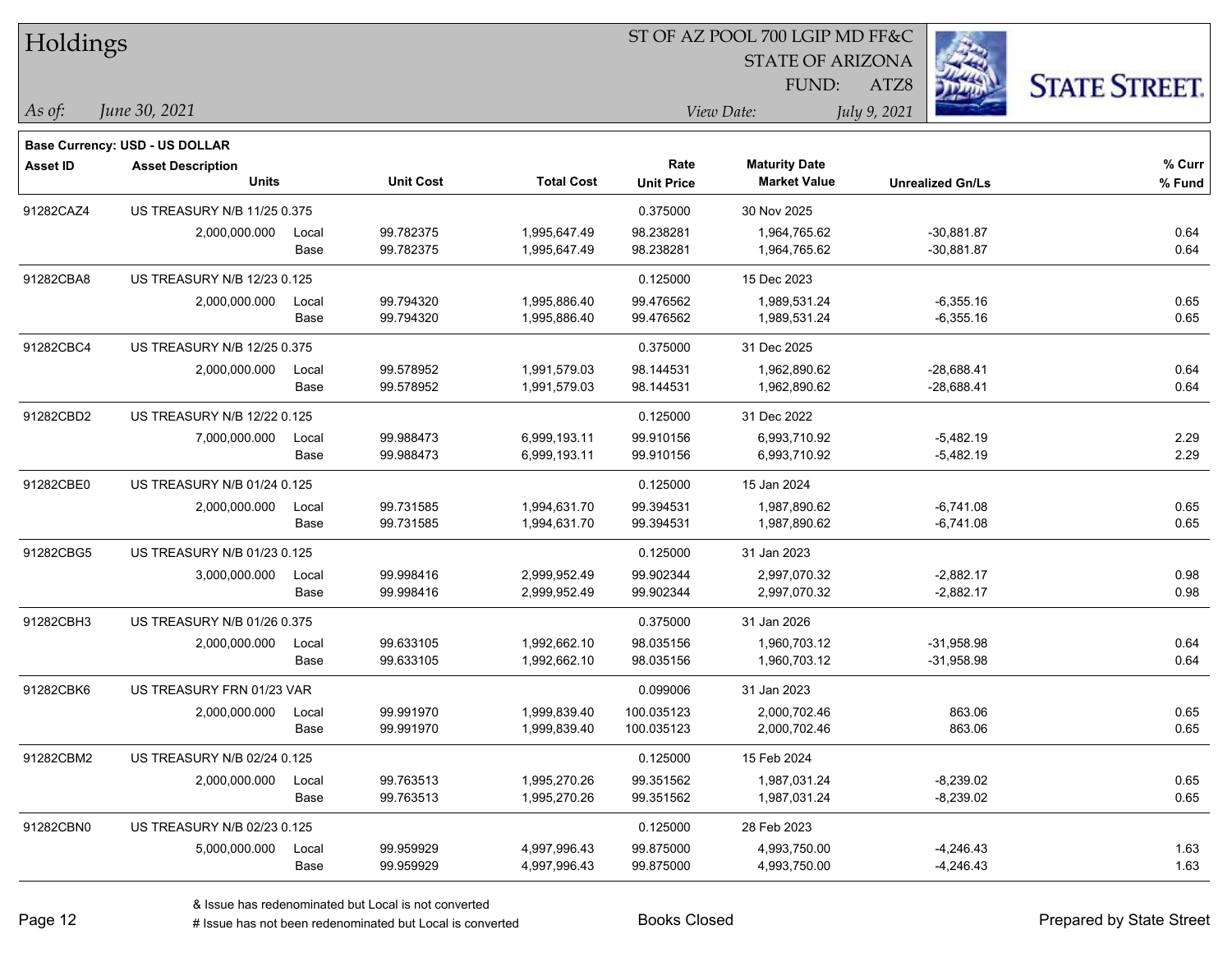| Holdings                  |                                |       |                  | ST OF AZ POOL 700 LGIP MD FF&C |                   |                         |                         |                      |  |  |
|---------------------------|--------------------------------|-------|------------------|--------------------------------|-------------------|-------------------------|-------------------------|----------------------|--|--|
|                           |                                |       |                  |                                |                   | <b>STATE OF ARIZONA</b> |                         |                      |  |  |
|                           |                                |       |                  |                                |                   | FUND:                   | ATZ8                    | <b>STATE STREET.</b> |  |  |
| As of:                    | June 30, 2021                  |       |                  |                                |                   | View Date:              | July 9, 2021            |                      |  |  |
|                           | Base Currency: USD - US DOLLAR |       |                  |                                |                   |                         |                         |                      |  |  |
| <b>Asset ID</b>           | <b>Asset Description</b>       |       |                  |                                | Rate              | <b>Maturity Date</b>    |                         | % Curr               |  |  |
|                           | <b>Units</b>                   |       | <b>Unit Cost</b> | <b>Total Cost</b>              | <b>Unit Price</b> | <b>Market Value</b>     | <b>Unrealized Gn/Ls</b> | % Fund               |  |  |
| 91282CBQ3                 | US TREASURY N/B 02/26 0.5      |       |                  |                                | 0.500000          | 28 Feb 2026             |                         |                      |  |  |
|                           | 2,000,000.000                  | Local | 99.625949        | 1,992,518.97                   | 98.527344         | 1,970,546.88            | $-21,972.09$            | 0.64                 |  |  |
|                           |                                | Base  | 99.625949        | 1,992,518.97                   | 98.527344         | 1,970,546.88            | $-21,972.09$            | 0.64                 |  |  |
| 91282CBR1                 | US TREASURY N/B 03/24 0.25     |       |                  |                                | 0.250000          | 15 Mar 2024             |                         |                      |  |  |
|                           | 2,000,000.000                  | Local | 99.735692        | 1,994,713.84                   | 99.601562         | 1,992,031.24            | $-2,682.60$             | 0.65                 |  |  |
|                           |                                | Base  | 99.735692        | 1,994,713.84                   | 99.601562         | 1,992,031.24            | $-2,682.60$             | 0.65                 |  |  |
| 91282CBT7                 | US TREASURY N/B 03/26 0.75     |       |                  |                                | 0.750000          | 31 Mar 2026             |                         |                      |  |  |
|                           | 2,000,000.000                  | Local | 99.190899        | 1,983,817.98                   | 99.597656         | 1,991,953.12            | 8,135.14                | 0.65                 |  |  |
|                           |                                | Base  | 99.190899        | 1,983,817.98                   | 99.597656         | 1,991,953.12            | 8,135.14                | 0.65                 |  |  |
| 91282CBU4                 | US TREASURY N/B 03/23 0.125    |       |                  |                                | 0.125000          | 31 Mar 2023             |                         |                      |  |  |
|                           | 3,000,000.000                  | Local | 99.933714        | 2,998,011.41                   | 99.839844         | 2,995,195.32            | $-2,816.09$             | 0.98                 |  |  |
|                           |                                | Base  | 99.933714        | 2,998,011.41                   | 99.839844         | 2,995,195.32            | $-2,816.09$             | 0.98                 |  |  |
| 91282CBX8                 | US TREASURY N/B 04/23 0.125    |       |                  |                                | 0.125000          | 30 Apr 2023             |                         |                      |  |  |
|                           | 4,000,000.000                  | Local | 99.872041        | 3,994,881.62                   | 99.808594         | 3,992,343.76            | $-2,537.86$             | 1.31                 |  |  |
|                           |                                | Base  | 99.872041        | 3,994,881.62                   | 99.808594         | 3,992,343.76            | $-2,537.86$             | 1.31                 |  |  |
| 91282CCD1                 | US TREASURY N/B 05/23 0.125    |       |                  |                                | 0.125000          | 31 May 2023             |                         |                      |  |  |
|                           | 3,000,000.000                  | Local | 99.958743        | 2,998,762.29                   | 99.781250         | 2,993,437.50            | $-5,324.79$             | 0.98                 |  |  |
|                           |                                | Base  | 99.958743        | 2,998,762.29                   | 99.781250         | 2,993,437.50            | $-5,324.79$             | 0.98                 |  |  |
| <b>US DOLLAR Total</b>    |                                |       |                  |                                |                   |                         |                         |                      |  |  |
|                           | 236,355,884.630                | Local |                  | 237,385,129.56                 |                   | 237, 165, 112. 35       | $-220,017.21$           | 77.58                |  |  |
| Original Face:            | 104,514,553.000                | Base  |                  | 237,385,129.56                 |                   | 237, 165, 112.35        | $-220,017.21$           | 77.58                |  |  |
| <b>FIXED INCOME Total</b> |                                |       |                  |                                |                   |                         |                         |                      |  |  |
|                           | 236,355,884.630                | Base  |                  | 237,385,129.56                 |                   | 237, 165, 112.35        | $-220,017.21$           | 77.58                |  |  |
| Original Face:            | 104,514,553.000                |       |                  |                                |                   |                         |                         |                      |  |  |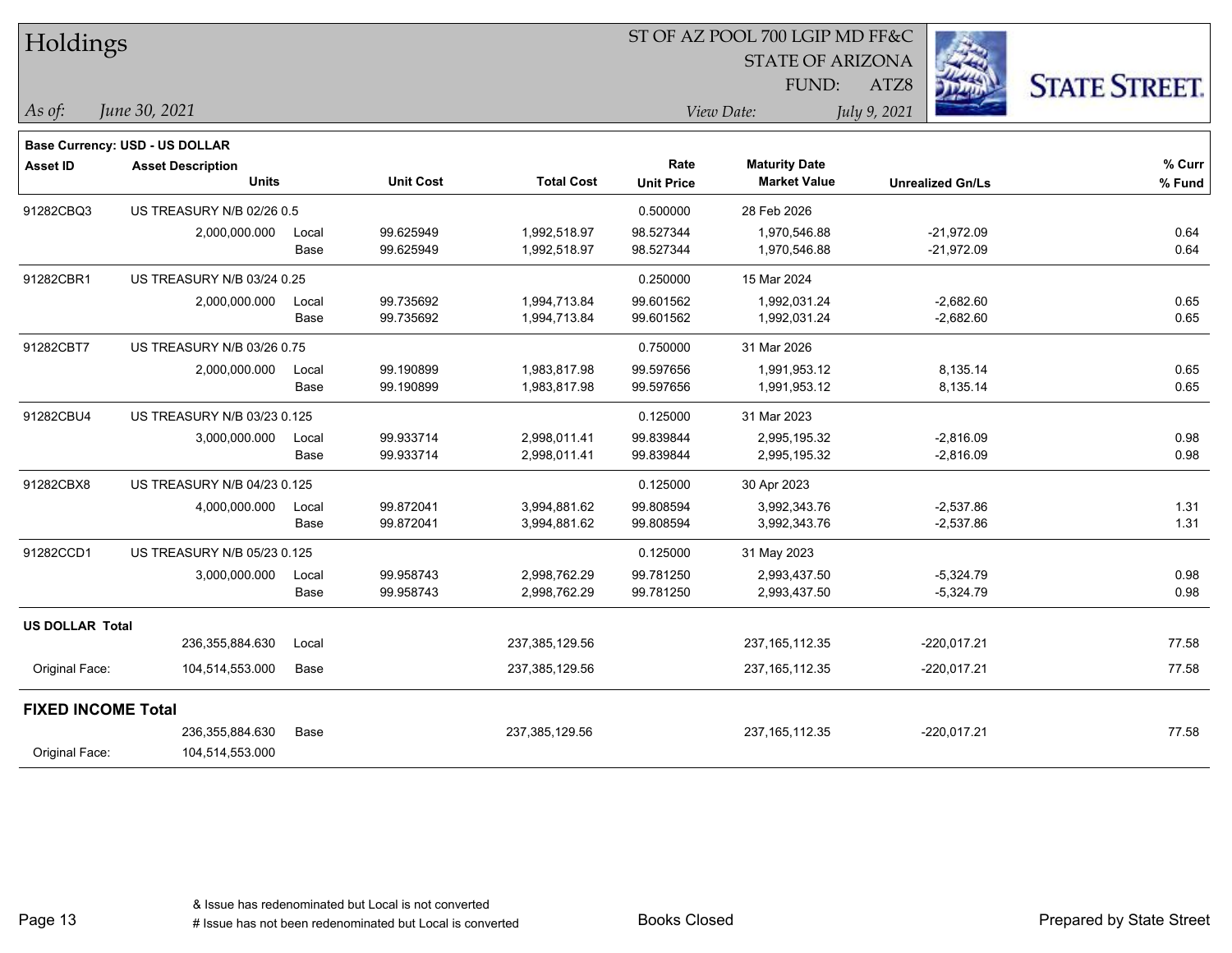| Holdings          |                                       |      | ST OF AZ POOL 700 LGIP MD FF&C |                   |                   |                         |              |                         |                      |
|-------------------|---------------------------------------|------|--------------------------------|-------------------|-------------------|-------------------------|--------------|-------------------------|----------------------|
|                   |                                       |      |                                |                   |                   | <b>STATE OF ARIZONA</b> |              |                         |                      |
|                   |                                       |      |                                |                   |                   | FUND:                   | ATZ8         |                         | <b>STATE STREET.</b> |
| $ $ As of:        | June 30, 2021                         |      |                                |                   |                   | View Date:              | July 9, 2021 |                         |                      |
|                   | <b>Base Currency: USD - US DOLLAR</b> |      |                                |                   |                   |                         |              |                         |                      |
| Asset ID          | <b>Asset Description</b>              |      |                                |                   | Rate              | <b>Maturity Date</b>    |              |                         | % Curr               |
|                   | <b>Units</b>                          |      | <b>Unit Cost</b>               | <b>Total Cost</b> | <b>Unit Price</b> | <b>Market Value</b>     |              | <b>Unrealized Gn/Ls</b> | % Fund               |
| <b>FUND Total</b> |                                       |      |                                |                   |                   |                         |              |                         |                      |
|                   | 304,910,223.820                       | Base |                                | 305,939,468.75    |                   | 305,719,451.54          |              | $-220,017.21$           | 100.00               |
| Original Face:    | 104,514,553.000                       |      |                                |                   |                   |                         |              |                         |                      |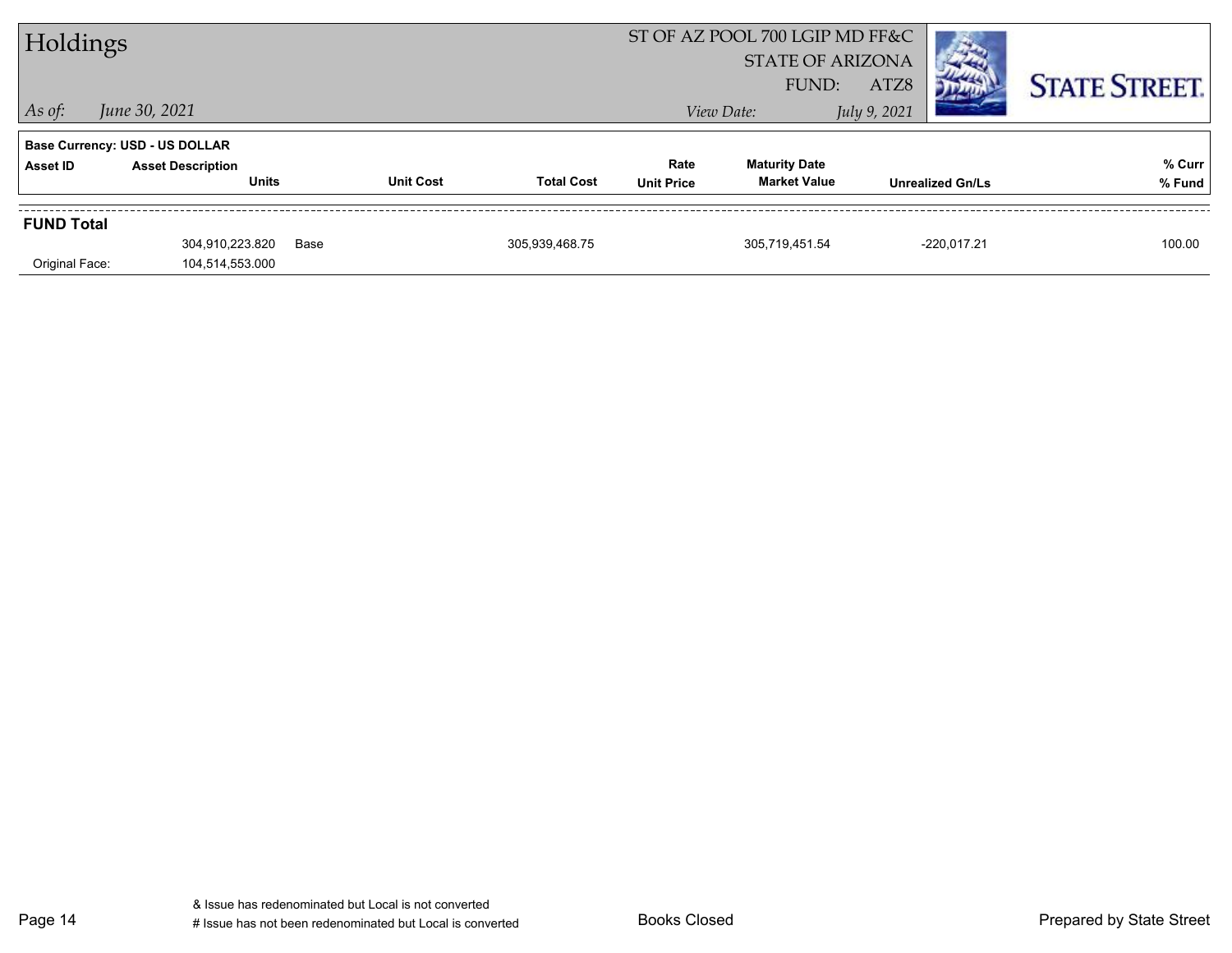## Holdings

Currency Summary

*As of: June 30, 2021*

## ST OF AZ POOL 700 LGIP MD FF&C

STATE OF ARIZONA

FUND:

ATZ8



*View Date:July 9, 2021*

**Base Currency:USD - US DOLLAR**

|                        |                 |       |                   |                     | % Currency |                         |                          |                           |
|------------------------|-----------------|-------|-------------------|---------------------|------------|-------------------------|--------------------------|---------------------------|
|                        | <b>Units</b>    |       | <b>Total Cost</b> | <b>Market Value</b> | % Fund     | <b>Unreal Sec Gn/Ls</b> | <b>Unreal Curr Gn/Ls</b> | <b>Total Unreal Gn/Ls</b> |
| <b>US DOLLAR</b>       |                 |       |                   |                     |            |                         | Exchange Rate:           | 1.000000                  |
| <b>CASH</b>            |                 |       |                   |                     |            |                         |                          |                           |
|                        | 10,638,484.840  | Local | 10,638,484.84     | 10,638,484.84       | 3.48       | 0.00                    |                          | 0.00                      |
|                        |                 | Base  | 10,638,484.84     | 10,638,484.84       | 3.48       | 0.00                    | 0.00                     | 0.00                      |
| <b>CASH EQUIVALENT</b> |                 |       |                   |                     |            |                         |                          |                           |
|                        | 57,915,854.350  | Local | 57,915,854.35     | 57,915,854.35       | 18.94      | 0.00                    |                          | 0.00                      |
|                        |                 | Base  | 57,915,854.35     | 57,915,854.35       | 18.94      | 0.00                    | 0.00                     | 0.00                      |
| <b>FIXED INCOME</b>    |                 |       |                   |                     |            |                         |                          |                           |
|                        | 236,355,884.630 | Local | 237,385,129.56    | 237, 165, 112.35    | 77.58      | $-220,017.21$           |                          | $-220,017.21$             |
| Original Face:         | 104,514,553.000 | Base  | 237,385,129.56    | 237, 165, 112.35    | 77.58      | $-220,017.21$           | 0.00                     | $-220,017.21$             |
| <b>US DOLLAR Total</b> |                 |       |                   |                     |            |                         |                          |                           |
|                        | 304,910,223.820 | Local | 305,939,468.75    | 305,719,451.54      | 100.00     | $-220,017.21$           |                          | $-220,017.21$             |
| Original Face:         | 104,514,553.000 | Base  | 305,939,468.75    | 305,719,451.54      | 100.00     | $-220,017.21$           | 0.00                     | $-220,017.21$             |
| <b>FUND Total</b>      |                 |       |                   |                     |            |                         |                          |                           |
|                        | 304,910,223.820 | Base  | 305,939,468.75    | 305,719,451.54      | 100.00     | $-220,017.21$           | 0.00                     | $-220,017.21$             |
| Original Face:         | 104,514,553.000 |       |                   |                     |            |                         |                          |                           |
|                        |                 |       |                   |                     |            |                         |                          |                           |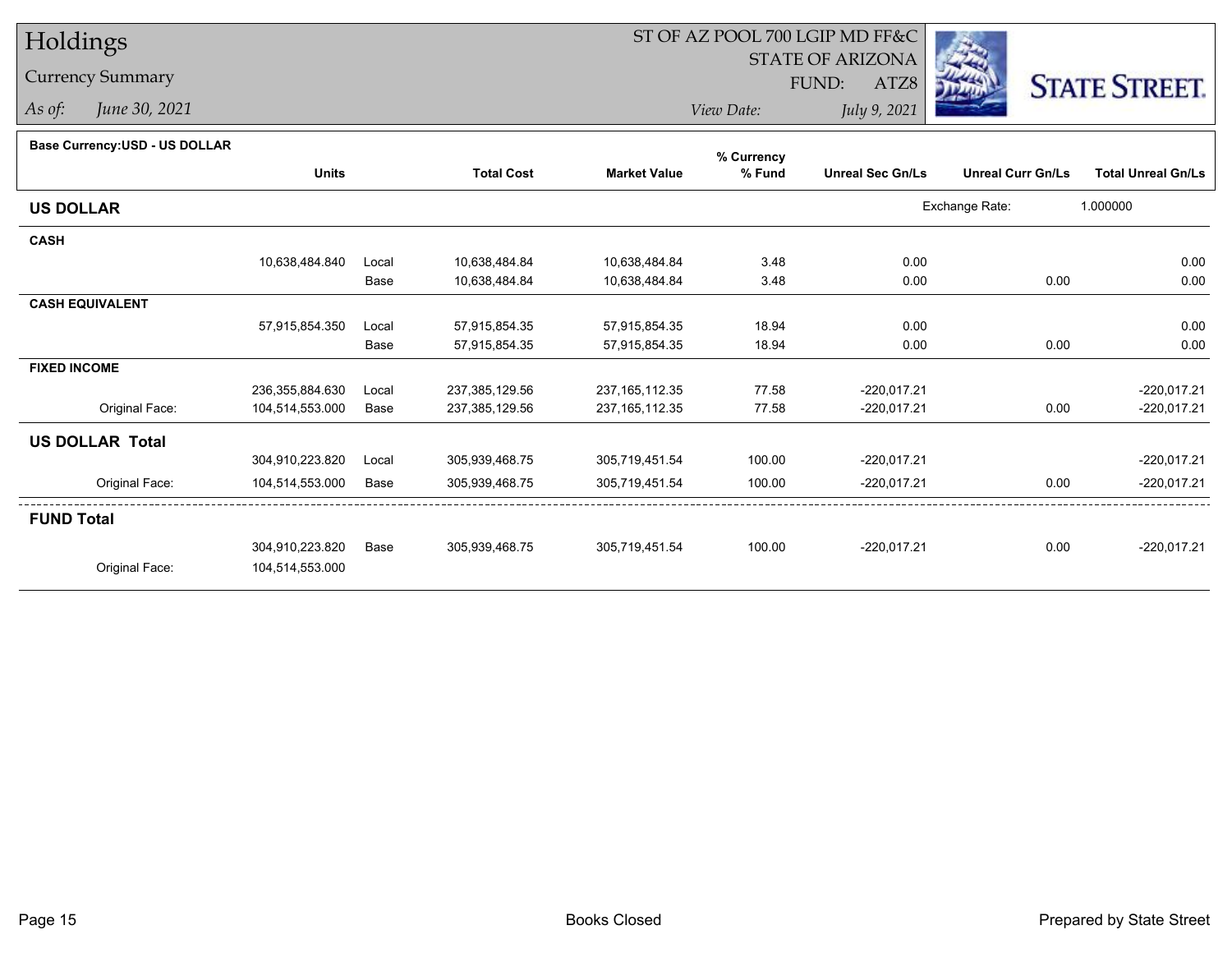| Holdings             |                                       |                   |                     |            | ST OF AZ POOL 700 LGIP MD FF&C           |                          |                           |  |
|----------------------|---------------------------------------|-------------------|---------------------|------------|------------------------------------------|--------------------------|---------------------------|--|
| <b>Asset Summary</b> |                                       |                   |                     |            | <b>STATE OF ARIZONA</b><br>FUND:<br>ATZ8 |                          | <b>STATE STREET.</b>      |  |
| As of:               | June 30, 2021                         |                   |                     | View Date: | July 9, 2021                             |                          |                           |  |
|                      | <b>Base Currency: USD - US DOLLAR</b> |                   |                     |            |                                          |                          |                           |  |
|                      | <b>Units</b>                          | <b>Total Cost</b> | <b>Market Value</b> | % Fund     | <b>Unreal Sec Gn/Ls</b>                  | <b>Unreal Curr Gn/Ls</b> | <b>Total Unreal Gn/Ls</b> |  |
| <b>CASH</b>          |                                       |                   |                     |            |                                          |                          |                           |  |
| <b>US DOLLAR</b>     |                                       |                   |                     |            |                                          |                          |                           |  |
|                      | 10,638,484.840                        | 10,638,484.84     | 10.638,484.84       | 3.48       | 0.00                                     | 0.00                     | 0.00                      |  |
| <b>CASH Total</b>    | 10,638,484.840                        | 10,638,484.84     | 10,638,484.84       | 3.48       | 0.00                                     | 0.00                     | 0.00                      |  |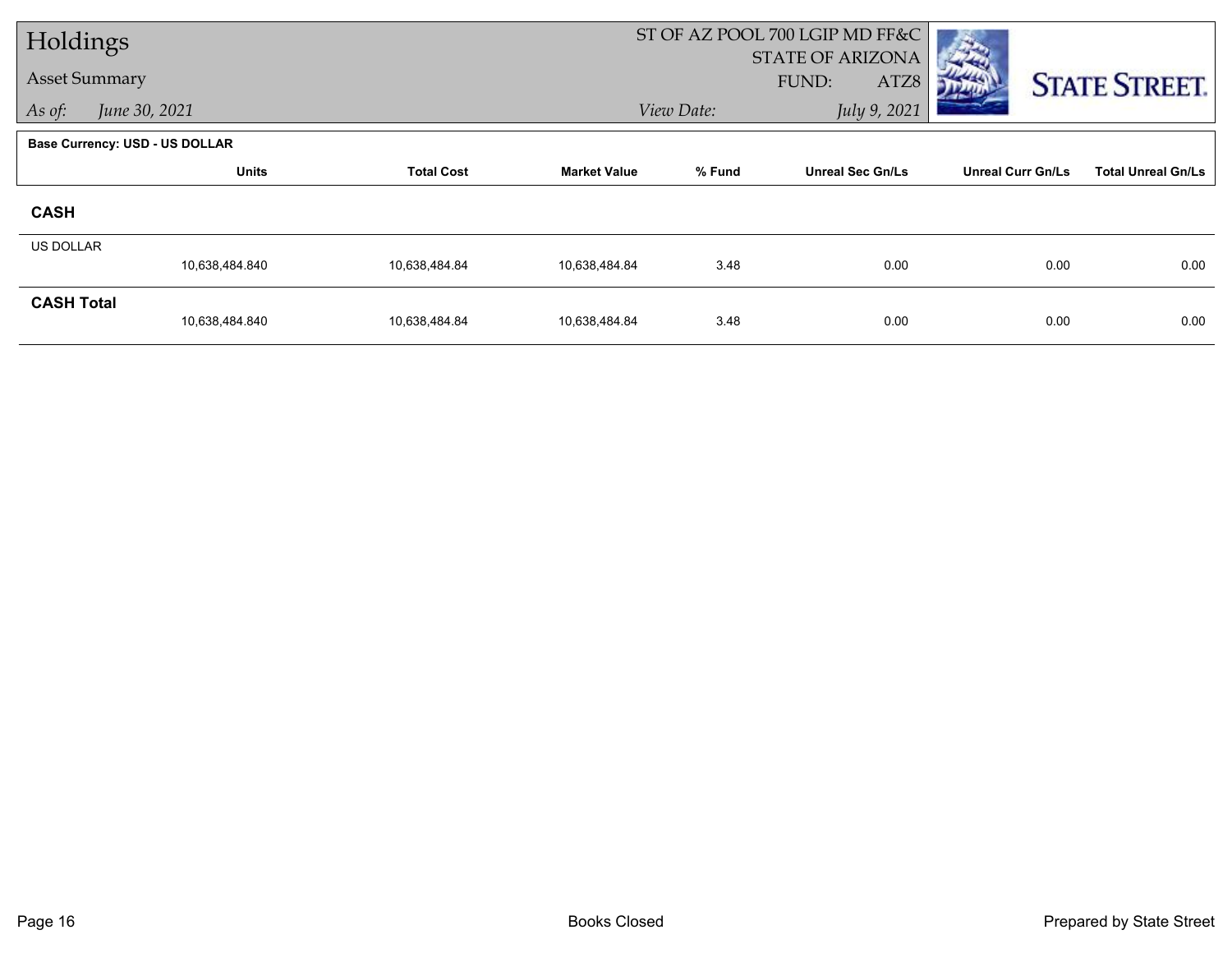| Holdings                       |                   |                     | ST OF AZ POOL 700 LGIP MD FF&C |                         |                          |                           |
|--------------------------------|-------------------|---------------------|--------------------------------|-------------------------|--------------------------|---------------------------|
|                                |                   |                     |                                | STATE OF ARIZONA        |                          |                           |
| <b>Asset Summary</b>           |                   |                     |                                | FUND:<br>ATZ8           |                          | <b>STATE STREET.</b>      |
| As of:<br>June 30, 2021        |                   |                     | View Date:                     | July 9, 2021            |                          |                           |
| Base Currency: USD - US DOLLAR |                   |                     |                                |                         |                          |                           |
| <b>Units</b>                   | <b>Total Cost</b> | <b>Market Value</b> | % Fund                         | <b>Unreal Sec Gn/Ls</b> | <b>Unreal Curr Gn/Ls</b> | <b>Total Unreal Gn/Ls</b> |
| <b>CASH EQUIVALENT</b>         |                   |                     |                                |                         |                          |                           |
| US DOLLAR                      |                   |                     |                                |                         |                          |                           |
| 57,915,854.350                 | 57,915,854.35     | 57,915,854.35       | 18.94                          | 0.00                    | 0.00                     | 0.00                      |
| <b>CASH EQUIVALENT Total</b>   |                   |                     |                                |                         |                          |                           |
| 57,915,854.350                 | 57,915,854.35     | 57,915,854.35       | 18.94                          | 0.00                    | 0.00                     | 0.00                      |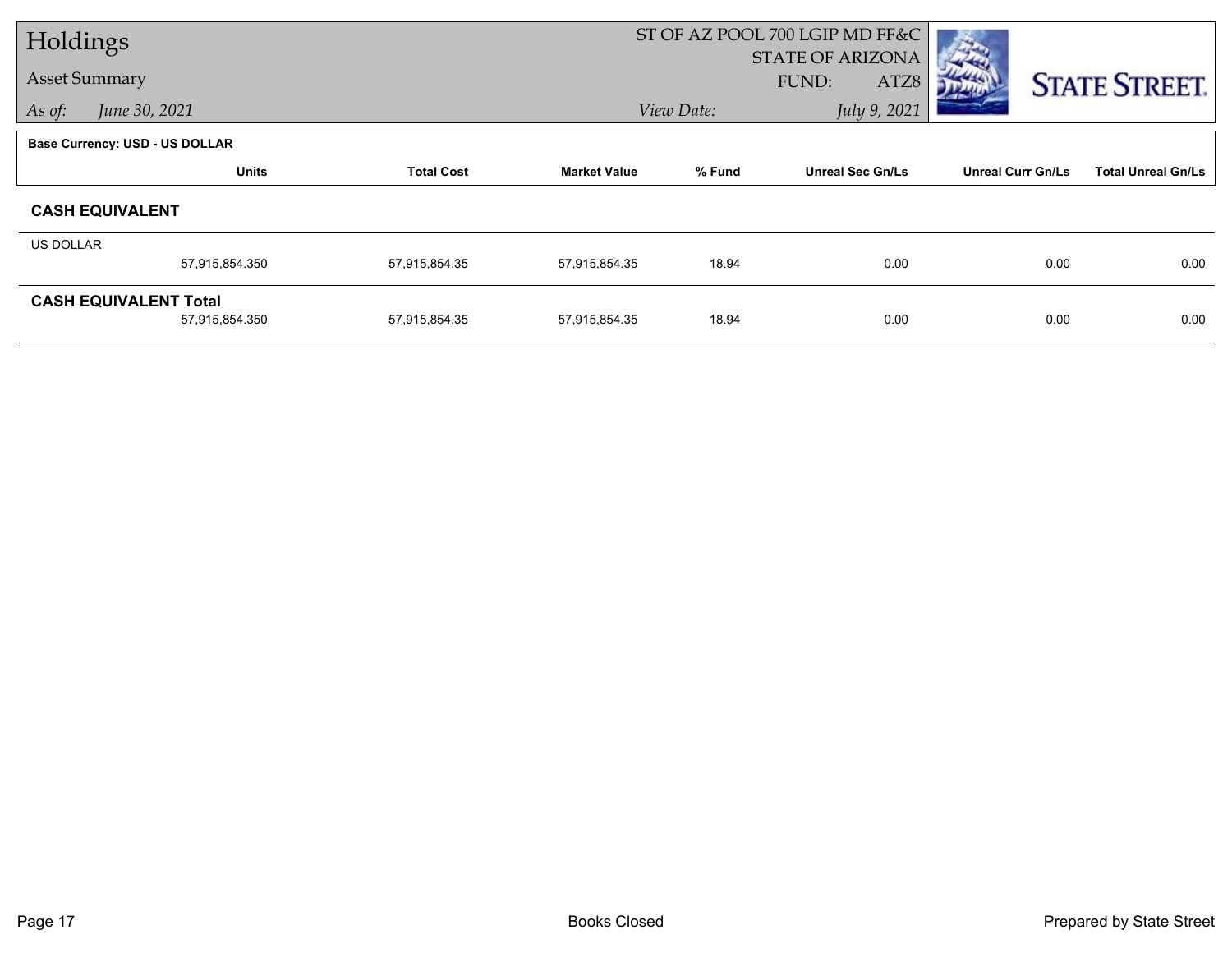| Holdings             |                                       |                   |                     | ST OF AZ POOL 700 LGIP MD FF&C |                                          |                          |                           |
|----------------------|---------------------------------------|-------------------|---------------------|--------------------------------|------------------------------------------|--------------------------|---------------------------|
| <b>Asset Summary</b> |                                       |                   |                     |                                | <b>STATE OF ARIZONA</b><br>FUND:<br>ATZ8 |                          |                           |
| As of:               | June 30, 2021                         |                   |                     | View Date:                     | July 9, 2021                             |                          | <b>STATE STREET.</b>      |
|                      |                                       |                   |                     |                                |                                          |                          |                           |
|                      | <b>Base Currency: USD - US DOLLAR</b> |                   |                     |                                |                                          |                          |                           |
|                      | <b>Units</b>                          | <b>Total Cost</b> | <b>Market Value</b> | % Fund                         | <b>Unreal Sec Gn/Ls</b>                  | <b>Unreal Curr Gn/Ls</b> | <b>Total Unreal Gn/Ls</b> |
| <b>FIXED INCOME</b>  |                                       |                   |                     |                                |                                          |                          |                           |
| US DOLLAR            |                                       |                   |                     |                                |                                          |                          |                           |
|                      | 236,355,884.630                       | 237,385,129.56    | 237, 165, 112.35    | 77.58                          | $-220,017.21$                            | 0.00                     | $-220,017.21$             |
|                      | <b>FIXED INCOME Total</b>             |                   |                     |                                |                                          |                          |                           |
|                      | 236,355,884.630                       | 237,385,129.56    | 237, 165, 112.35    | 77.58                          | $-220,017.21$                            | 0.00                     | $-220,017.21$             |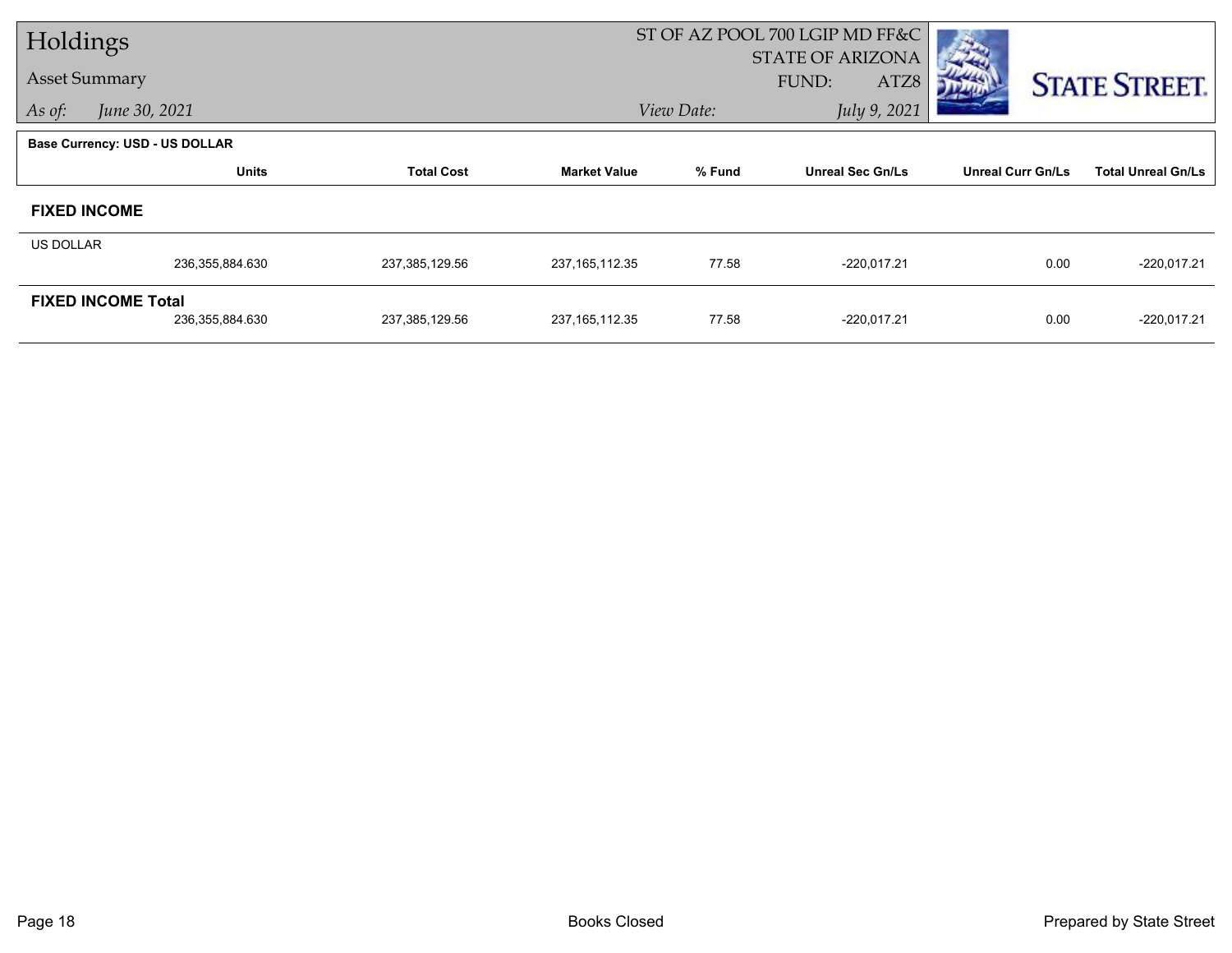| Holdings                |                                       |                   |                     | ST OF AZ POOL 700 LGIP MD FF&C<br><b>STATE OF ARIZONA</b> |                         |                          |                           |
|-------------------------|---------------------------------------|-------------------|---------------------|-----------------------------------------------------------|-------------------------|--------------------------|---------------------------|
|                         | <b>Asset Summary</b>                  |                   |                     |                                                           | FUND:<br>ATZ8           |                          | <b>STATE STREET.</b>      |
| June 30, 2021<br>As of: |                                       |                   |                     | View Date:                                                | July 9, 2021            |                          |                           |
|                         | <b>Base Currency: USD - US DOLLAR</b> |                   |                     |                                                           |                         |                          |                           |
|                         | <b>Units</b>                          | <b>Total Cost</b> | <b>Market Value</b> | % Fund                                                    | <b>Unreal Sec Gn/Ls</b> | <b>Unreal Curr Gn/Ls</b> | <b>Total Unreal Gn/Ls</b> |
| <b>FUND Total</b>       |                                       |                   |                     |                                                           |                         |                          |                           |
|                         | 304.910.223.820                       | 305.939.468.75    | 305.719.451.54      | 100.00                                                    | $-220.017.21$           | 0.00                     | $-220.017.21$             |